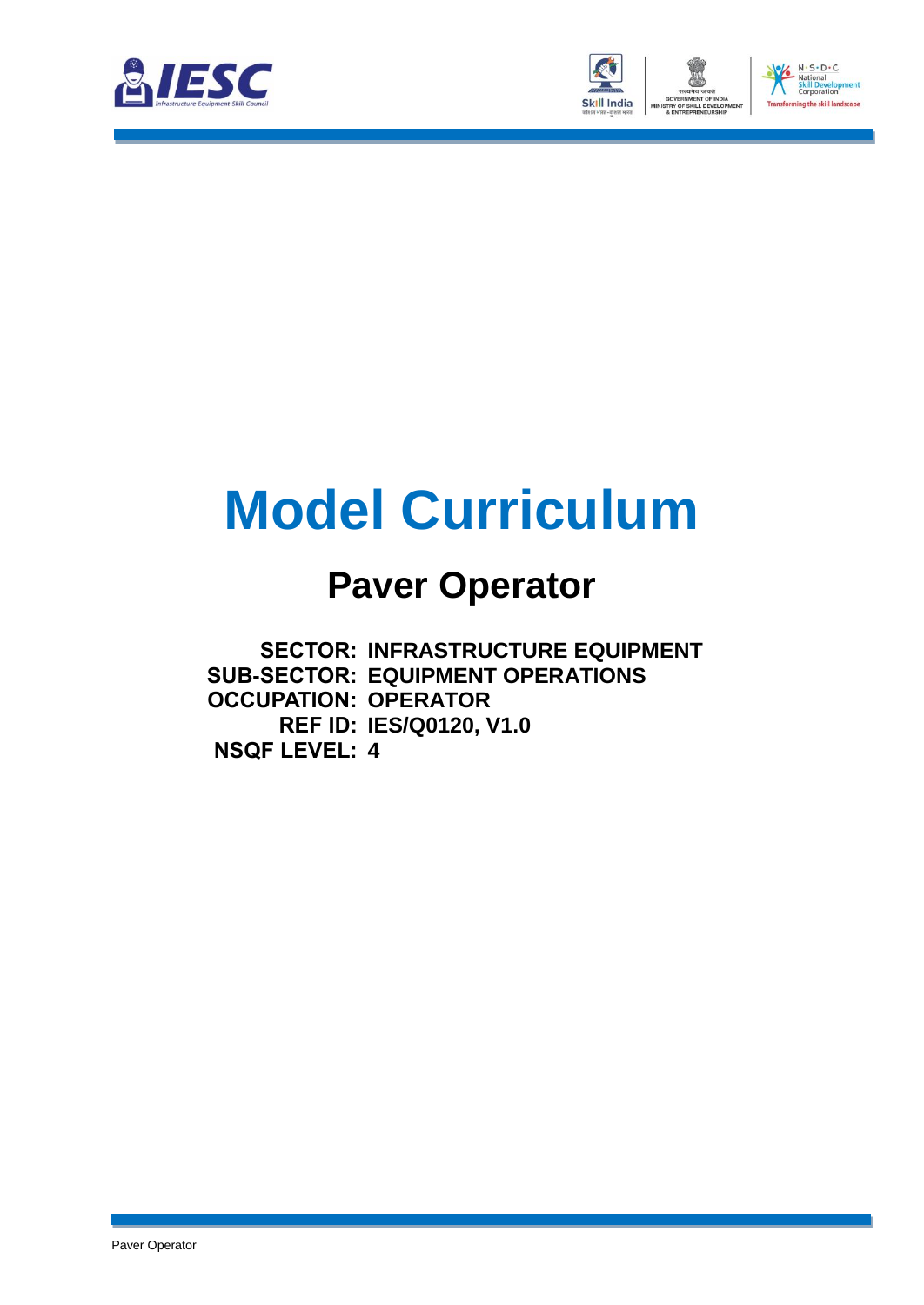



| Skill India<br>where your -systems and | <b>EIESC</b><br>Certificate                                                                                                         | $-S \cdot D \cdot C$<br>ational<br>Skill Development<br>Corporation<br>Transforming the skill landscape |  |
|----------------------------------------|-------------------------------------------------------------------------------------------------------------------------------------|---------------------------------------------------------------------------------------------------------|--|
|                                        | <b>CURRICULUM COMPLIANCE TO</b><br>QUALIFICATION PACK - NATIONAL OCCUPATIONAL STANDARDS                                             |                                                                                                         |  |
| is hereby issued by the                |                                                                                                                                     |                                                                                                         |  |
| INFRASTRUCTURE EQUIPMENT SKILL COUNCIL |                                                                                                                                     |                                                                                                         |  |
| for the                                |                                                                                                                                     |                                                                                                         |  |
|                                        | <b>MODEL CURRICULUM</b>                                                                                                             |                                                                                                         |  |
|                                        | Complying to National Occupational Standards of<br>Job Role/ Qualification Pack: 'Paver Operator' QP No. 'IES/ Q 0120 NSQF Level 4' |                                                                                                         |  |
| Date of Issuance:                      | June 1st, 2017                                                                                                                      |                                                                                                         |  |
| Valid up to:                           | April 30 <sup>th</sup> , 2018                                                                                                       | Authorized Signatory<br>(Infrastructure Equipment Skill Council)                                        |  |
|                                        | * Valid up to the next review date of the Qualification Pack                                                                        |                                                                                                         |  |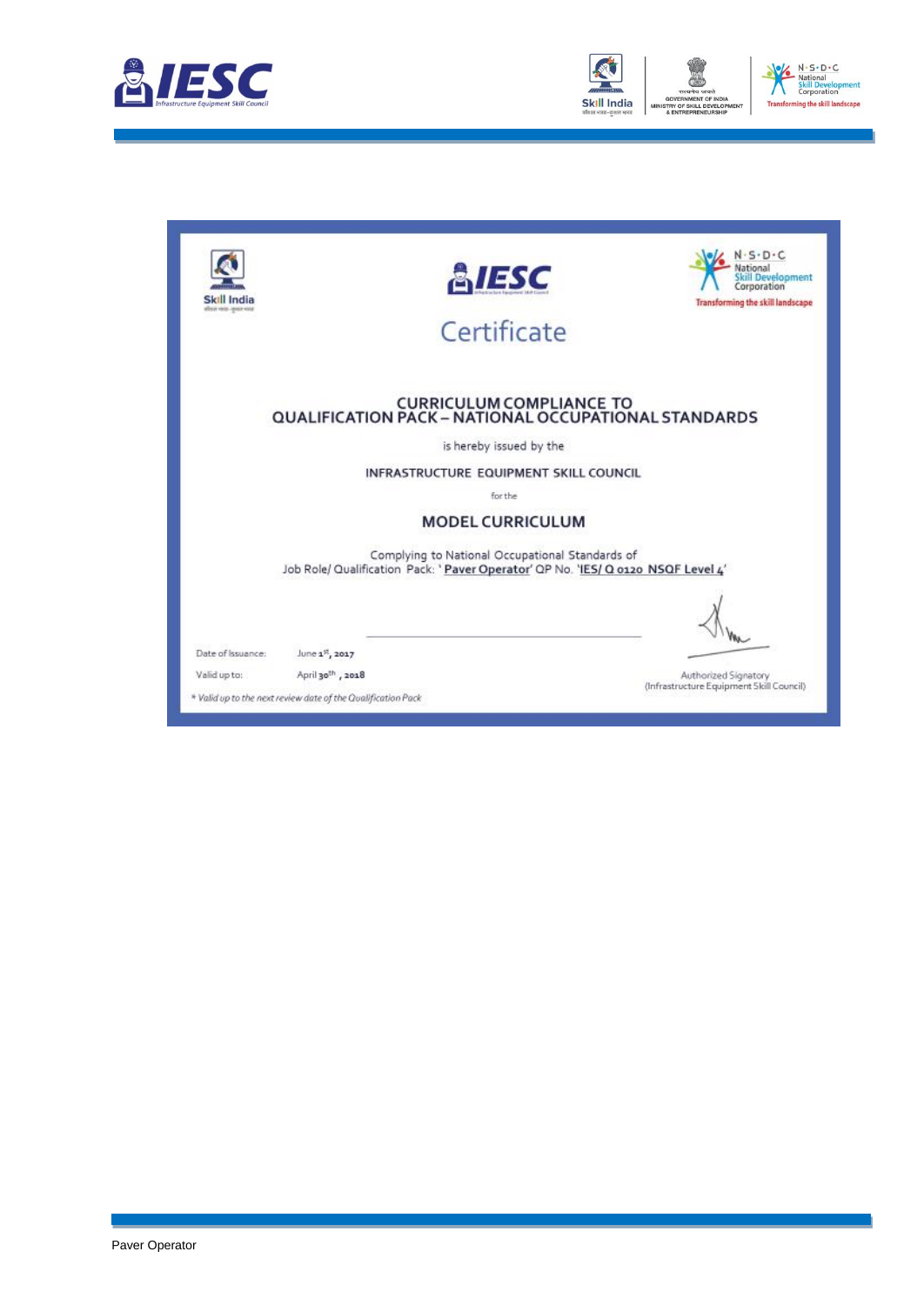



### **TABLE OF CONTENTS**

<span id="page-2-2"></span><span id="page-2-1"></span><span id="page-2-0"></span>

| 1. Curriculum                    | 01 |
|----------------------------------|----|
| 2. Trainer Prerequisites         | 09 |
| 3. Annexure: Assessment Criteria | 10 |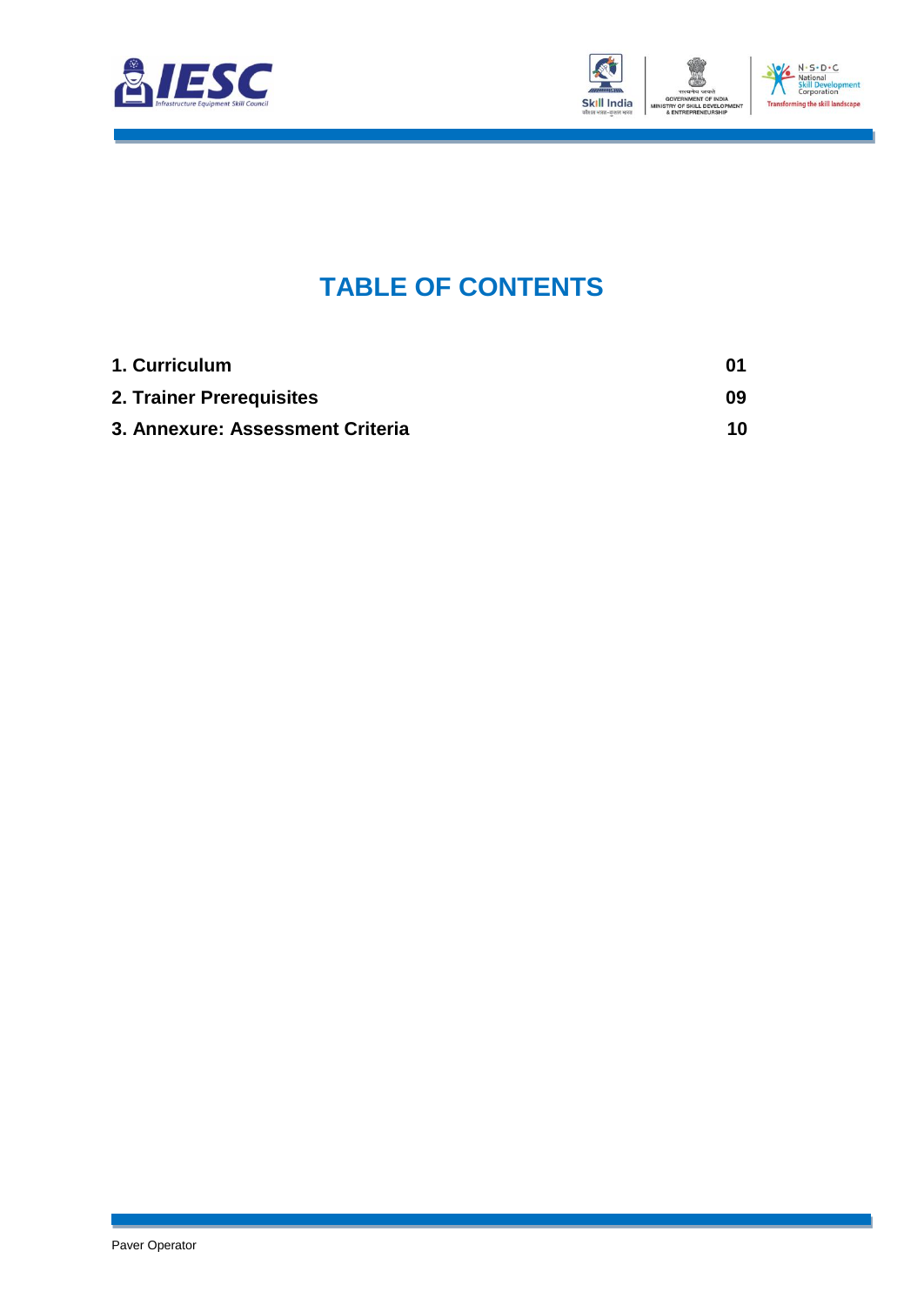



## <span id="page-3-0"></span>**[Paver Operator](#page-2-0)**

#### **CURRICULUM / SYLLABUS**

This program is aimed at training candidates for the job of a "Paver Operator", in the "Infrastructure Equipment" Sector/Industry and aims at building the following key competencies amongst the learner

| <b>Program Name</b>                              | <b>Paver Operator</b>         |                                                                                                                                                                                                                                                                                                                                                                                                                                                                                                                                                                                                                                                                                                                                                                                                                                                                                                 |              |
|--------------------------------------------------|-------------------------------|-------------------------------------------------------------------------------------------------------------------------------------------------------------------------------------------------------------------------------------------------------------------------------------------------------------------------------------------------------------------------------------------------------------------------------------------------------------------------------------------------------------------------------------------------------------------------------------------------------------------------------------------------------------------------------------------------------------------------------------------------------------------------------------------------------------------------------------------------------------------------------------------------|--------------|
| <b>Qualification Pack Name</b><br>& Reference ID | IES/Q0120                     |                                                                                                                                                                                                                                                                                                                                                                                                                                                                                                                                                                                                                                                                                                                                                                                                                                                                                                 |              |
| <b>Version No.</b>                               | 1.0                           | <b>Version Update Date</b>                                                                                                                                                                                                                                                                                                                                                                                                                                                                                                                                                                                                                                                                                                                                                                                                                                                                      | 01 June 2017 |
| <b>Pre-requisites to</b><br><b>Training</b>      | Preferably Class 8th Standard | Certification Training in Paver Operations preferred.<br>Preferably 2 years of experience as Junior Paver Operator.                                                                                                                                                                                                                                                                                                                                                                                                                                                                                                                                                                                                                                                                                                                                                                             |              |
| <b>Training Outcomes</b>                         | $\bullet$<br>work site        | After completing this programme, participants will be able to:<br>Carry out pre-operation checks on a paver. General<br>introduction to pavers, basic working of parts and systems;<br>engine, hydraulic and electrical, operational controls and<br>instrument panel, preparing machine for operations<br>Carry out paver operations. Properties of materials and<br>aggregates, starting of paver, loading of materials, monitoring<br>and regulating flow, shutting down and post-operative checks<br>Carry out maintenance and trouble shooting of paver.<br>General maintenance procedures and periodic service schedule;<br>common faults and their diagnosis; reports and documents.<br>Comply with worksite health and safety guidelines. Health,<br>safety and environment policies; personal protective equipment,<br>fire-fighting equipment, basic first aid for common injuries at |              |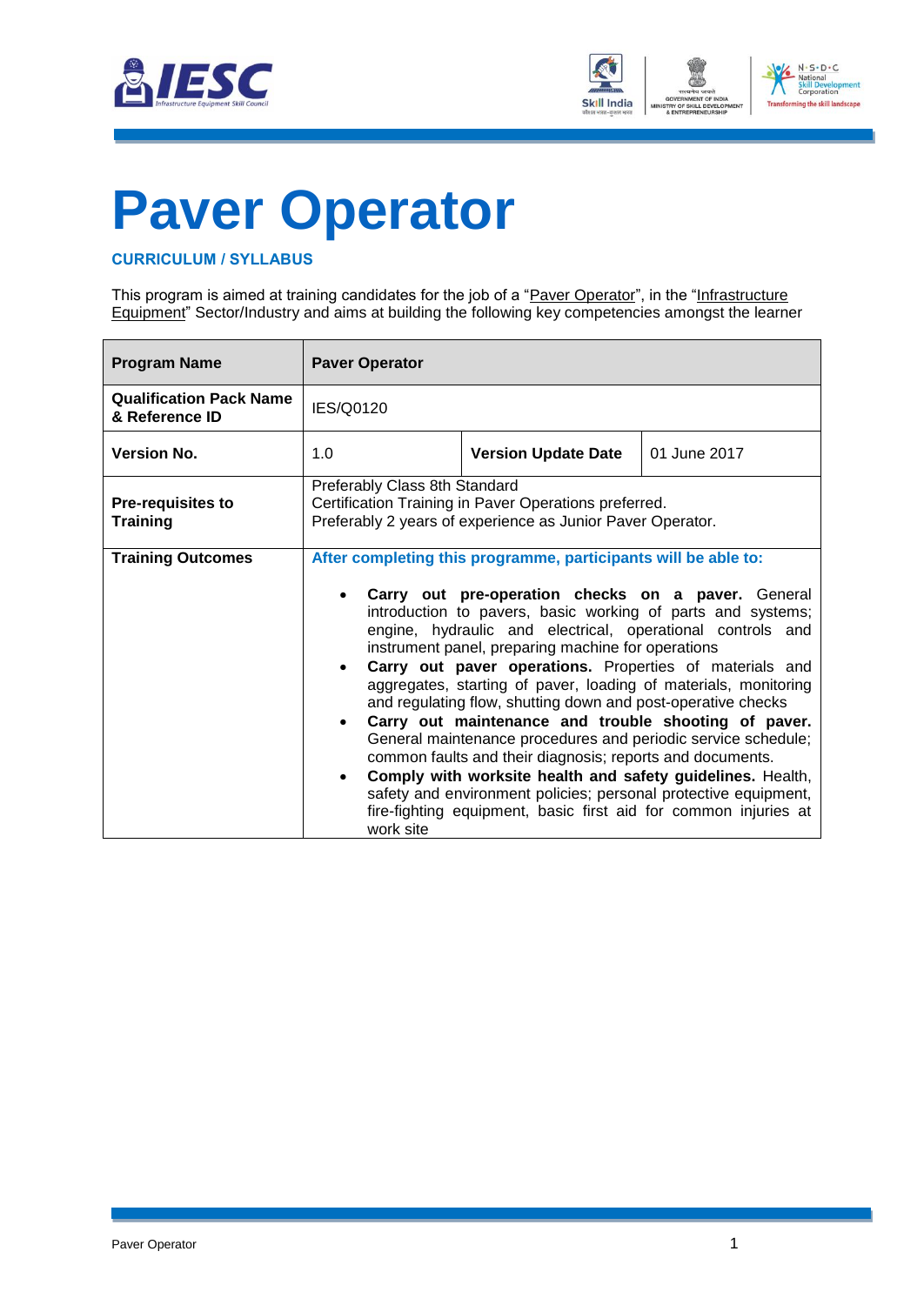



This course encompasses <u>4</u> out of <u>4</u> National Occupational Standards (NOS) of "<u>Paver Operator</u>" Qualification Pack issued by "Infrastructure Equipment Skill Council".

| Sr.<br>No. | <b>Module</b>                                                                                                                                                                                                         | <b>Key Learning Outcomes</b>                                                                                                                                                                                                                                                                                                                                                                                                                                                                                                                                                                                                                                                                                                                                                                                                                                                                                                                                                                                                                                                                                                                                                                                                                                                                                                                                                                                                                                                                                                                                                                                                                                                                                                                                                                                                                                                          | <b>Equipment Required</b>                                                                                                                                                                                                                                                                                                                                                      |
|------------|-----------------------------------------------------------------------------------------------------------------------------------------------------------------------------------------------------------------------|---------------------------------------------------------------------------------------------------------------------------------------------------------------------------------------------------------------------------------------------------------------------------------------------------------------------------------------------------------------------------------------------------------------------------------------------------------------------------------------------------------------------------------------------------------------------------------------------------------------------------------------------------------------------------------------------------------------------------------------------------------------------------------------------------------------------------------------------------------------------------------------------------------------------------------------------------------------------------------------------------------------------------------------------------------------------------------------------------------------------------------------------------------------------------------------------------------------------------------------------------------------------------------------------------------------------------------------------------------------------------------------------------------------------------------------------------------------------------------------------------------------------------------------------------------------------------------------------------------------------------------------------------------------------------------------------------------------------------------------------------------------------------------------------------------------------------------------------------------------------------------------|--------------------------------------------------------------------------------------------------------------------------------------------------------------------------------------------------------------------------------------------------------------------------------------------------------------------------------------------------------------------------------|
| 1          | <b>Carry out pre-</b><br>operation checks on a<br>paver<br><b>Theory Duration</b><br>(hh:mm)<br>08:00<br><b>Practical Duration</b><br>(hh:mm)<br>20:00<br><b>Corresponding NOS</b><br><b>Code</b><br><b>IES/N0158</b> | Organisational<br><b>Context:</b><br><b>Acquire</b><br>a<br>working knowledge of the following:<br>Organisation structure, reporting and<br>$\bullet$<br>escalation line.<br>Performance<br>standards<br>and<br>$\bullet$<br>procedures in the company.<br>Work target and review mechanism<br>$\bullet$<br>with supervisor<br>Location and process for storage and<br>$\bullet$<br>disposal of waste.<br>Safety policy of the organisation and<br>$\bullet$<br>emergency procedures<br>Technical Knowledge: Understand the<br>fundamentals of the following:<br>Different types of pavers, features,<br>$\bullet$<br>performance:<br>Wheeled<br>$\circ$<br>Tracked<br>$\circ$<br>Parts and systems of pavers and its<br>$\bullet$<br>functioning:<br><b>Tractor Unit</b><br>$\circ$<br><b>Screed Unit</b><br>$\circ$<br>Basics of Engine and its systems;<br>procedure for filling and topping up of<br>fuel, coolant, oils.<br>Basics of Electricals; types of motors<br>$\bullet$<br>used and its functioning.<br>Basics of Hydraulics; types of pumps<br>$\bullet$<br>and motors and its functioning<br>Road layers, types of aggregates and<br>$\bullet$<br>its physical characteristics.<br>Basics of screed heating and various<br>$\bullet$<br>mechanisms.<br>Method of greasing and lubrication<br>$\bullet$<br>different parts of the equipment<br>Cabin controls and Instrument panels;<br>$\bullet$<br>their operation.<br>Optimal<br>working<br>condition<br>0f<br>$\bullet$<br>components and monitoring systems<br>Documents and log books to be<br>$\bullet$<br>maintained for recording activities.<br>Procedures for reporting defects if<br>$\bullet$<br>beyond his scope.<br>Skills - Core & Professional. Acquire the<br>ability to:<br>Read<br>&<br>understand<br>general<br>$\bullet$<br>instructions/guidelines<br>related<br>to<br>equipment & worksite ops. | Scaled Model of a<br>$\bullet$<br>Paver for theory<br>sessions<br>Active Paver<br>$\bullet$<br>at<br>nearby project site<br>for<br>practical<br>sessions<br>Class room<br>with<br>$\bullet$<br>audio-video<br>system<br>Manufacturers<br>O<br>$\bullet$<br>and M Manual &<br>Video<br>Safety video<br>$\bullet$<br><b>PPE</b><br>Items<br>&<br>$\bullet$<br><b>Safety Gear</b> |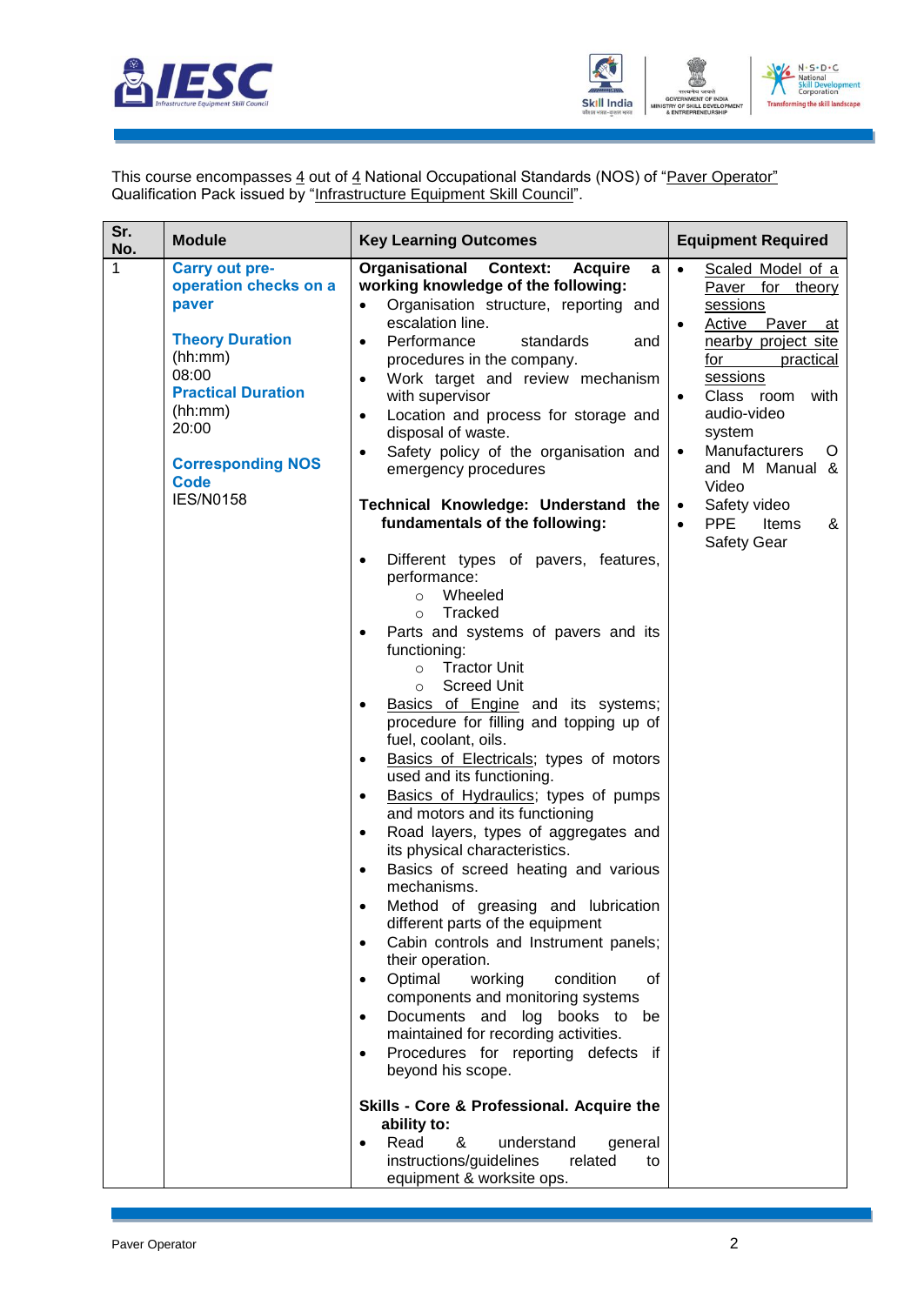





| Sr.<br>No. | <b>Module</b> | <b>Key Learning Outcomes</b>                                                                                                                                                                                                                                                                                                                                                                                                                                                                                                                                                                                                                                                                                                                                                                                            | <b>Equipment Required</b> |
|------------|---------------|-------------------------------------------------------------------------------------------------------------------------------------------------------------------------------------------------------------------------------------------------------------------------------------------------------------------------------------------------------------------------------------------------------------------------------------------------------------------------------------------------------------------------------------------------------------------------------------------------------------------------------------------------------------------------------------------------------------------------------------------------------------------------------------------------------------------------|---------------------------|
|            |               | Write and record any incidents &<br>deviations on the prescribed formats.<br>Orally communicate information &<br>$\bullet$<br>instructions to co-workers in a clear<br>and concise manner.<br>Plan and organise work related tasks<br>with all concerned in most efficient and<br>cost effective way.                                                                                                                                                                                                                                                                                                                                                                                                                                                                                                                   |                           |
|            |               | Performance<br>Criteria:<br><b>Execute</b><br>the<br>following tasks and procedures:                                                                                                                                                                                                                                                                                                                                                                                                                                                                                                                                                                                                                                                                                                                                    |                           |
|            |               | <b>Pre-op Checks</b>                                                                                                                                                                                                                                                                                                                                                                                                                                                                                                                                                                                                                                                                                                                                                                                                    |                           |
|            |               | Conduct visual inspection of paver for<br>any leakages, damages, missing or<br>broken parts<br><b>Tractor Unit</b><br>$\bullet$<br>Air<br>Induction<br>System<br>$\circ$<br>and<br>Filters/Dirt Evacuators,<br>Fuel, lube,<br>coolant<br>and<br>$\circ$<br>transmission oil levels, top up if<br>necessary<br>Battery<br>electrolyte<br>levels,<br>$\circ$<br>Alternator<br>mounting<br>and<br>brackets,<br>Electrical<br>wirings<br>and<br>$\circ$<br>connections<br>Hydraulic: Pumps and motors<br>$\circ$<br>Tow arms and cylinders for<br>$\circ$<br>damage                                                                                                                                                                                                                                                         |                           |
|            |               | <b>Screed Unit</b><br>Screed plate, tamping bar and<br>$\circ$<br>attack angle<br>Sensor assembly<br>$\circ$<br>Heating mechanism; electrical<br>$\circ$<br>& gas<br>Hopper system for wear or<br>$\circ$<br>damage<br>Conveyor belts for wear and<br>$\circ$<br>tear.<br><b>Distribution</b><br>for<br>system<br>$\circ$<br>materials/aggregates, augurs<br>Check and clean operators cabin and<br>control console steps and hand holds<br>Check all the controls related to<br>feeders, conveyors, augurs and brakes<br>Check<br>instrument<br>panel<br>gauges,<br>indicators, lights, horns and sensors<br>Lubrication of all controls, pivots and<br>joints, moving parts as applicable.<br>Wheeled Paver:<br>Check<br>inflation<br>pressure of tyres to be as per specs.<br>Tracked Paver: Check track tension and |                           |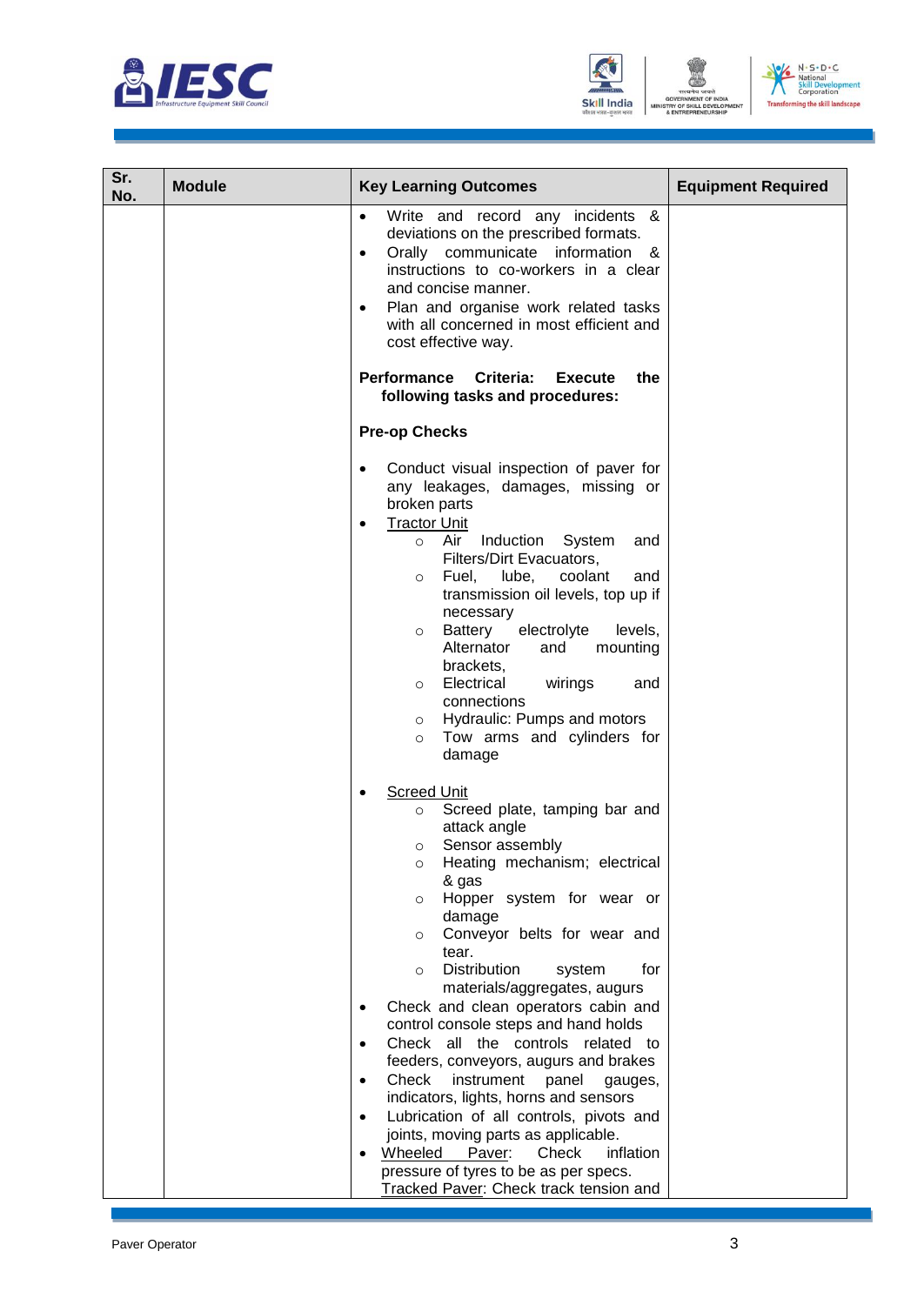





| Sr.<br>No.     | <b>Module</b>                                                                                                                                                                                       | <b>Key Learning Outcomes</b>                                                                                                                                                                                                                                                                                                                                                                                                                                                                                                                                                                                                                                                                                                                                                                                                                                                                                                                                                                                                                                                                                                                                                                                                                                                                                                                                                                                                                                                                                                       | <b>Equipment Required</b>                                                                                                                                                                                                                                                                                                                                                                                                                                  |
|----------------|-----------------------------------------------------------------------------------------------------------------------------------------------------------------------------------------------------|------------------------------------------------------------------------------------------------------------------------------------------------------------------------------------------------------------------------------------------------------------------------------------------------------------------------------------------------------------------------------------------------------------------------------------------------------------------------------------------------------------------------------------------------------------------------------------------------------------------------------------------------------------------------------------------------------------------------------------------------------------------------------------------------------------------------------------------------------------------------------------------------------------------------------------------------------------------------------------------------------------------------------------------------------------------------------------------------------------------------------------------------------------------------------------------------------------------------------------------------------------------------------------------------------------------------------------------------------------------------------------------------------------------------------------------------------------------------------------------------------------------------------------|------------------------------------------------------------------------------------------------------------------------------------------------------------------------------------------------------------------------------------------------------------------------------------------------------------------------------------------------------------------------------------------------------------------------------------------------------------|
|                |                                                                                                                                                                                                     | adjust as necessary.<br>Ensure safety covers and guards;<br>equipment in place before operating the<br>paver.<br><b>Reporting &amp; Documentation</b><br>Maintain a log book to record all actions<br>done before starting operations.<br>Follow laid down procedure for reporting<br>defects beyond his scope.                                                                                                                                                                                                                                                                                                                                                                                                                                                                                                                                                                                                                                                                                                                                                                                                                                                                                                                                                                                                                                                                                                                                                                                                                    |                                                                                                                                                                                                                                                                                                                                                                                                                                                            |
| $\overline{2}$ | <b>Carry out paver</b><br>operations.<br><b>Theory Duration</b><br>(hh:mm)<br>30:00<br><b>Practical Duration</b><br>(hh:mm)<br>75:00<br><b>Corresponding NOS</b><br><b>Code</b><br><b>IES/N0159</b> | Organisational<br><b>Context:</b><br><b>Acquire</b><br>working knowledge of the following:<br>Procedures and guidelines related to<br>$\bullet$<br>breakdown & maintenance services.<br>Location of tools and equipment and<br>$\bullet$<br>procedure for issue and return.<br>Safety policy of the organisation and<br>$\bullet$<br>emergency drills.<br>Technical Knowledge. Understand the<br>fundamentals of the following:<br>Basics of equipment operations listed<br>$\bullet$<br>under pre-op checks.<br>Starting procedure as<br>per correct<br>$\bullet$<br>sequence and specs.<br>Operating the various systems<br>$\bullet$<br>to<br>ensure efficient paving.<br>Monitoring systems to ensure optimal<br>$\bullet$<br>output/productivity.<br>Stopping<br>procedure<br>including<br>$\bullet$<br>emergency shutdown.<br>Various hand signals, road safety rules<br>$\bullet$<br>& emergency signs at site.<br>Documents and log books to<br>be<br>$\bullet$<br>maintained for recording activities.<br>Procedures for reporting defects and<br>$\bullet$<br>mal-functions if beyond his scope.<br>Skills - Core & Professional. Acquire the<br>ability to:<br>In addition to core and generic skills<br>listed above<br>Interpret signage at project work site<br>correctly.<br>Use<br>while<br>correct<br>terminology<br>$\bullet$<br>interacting with others at site<br>Help plan work schedule in time bound<br>and cost effective way.<br>Help identify operational slow-downs<br>and take timely remedial action. | Model<br>$\bullet$<br>Scaled<br>of<br>Paver for theory<br>sessions<br>Active Paver<br>$\bullet$<br>at<br>nearby project site<br>for<br>practical<br>sessions<br>Adequate stocks of<br>$\bullet$<br>aggregates<br>and<br>consumables.<br>Class room<br>with<br>$\bullet$<br>audio-video<br>system<br>Manufacturers<br>$\bullet$<br>O<br>and M Manual &<br>Video<br>Safety video<br>$\bullet$<br><b>PPE</b><br>Items<br>&<br>$\bullet$<br><b>Safety Gear</b> |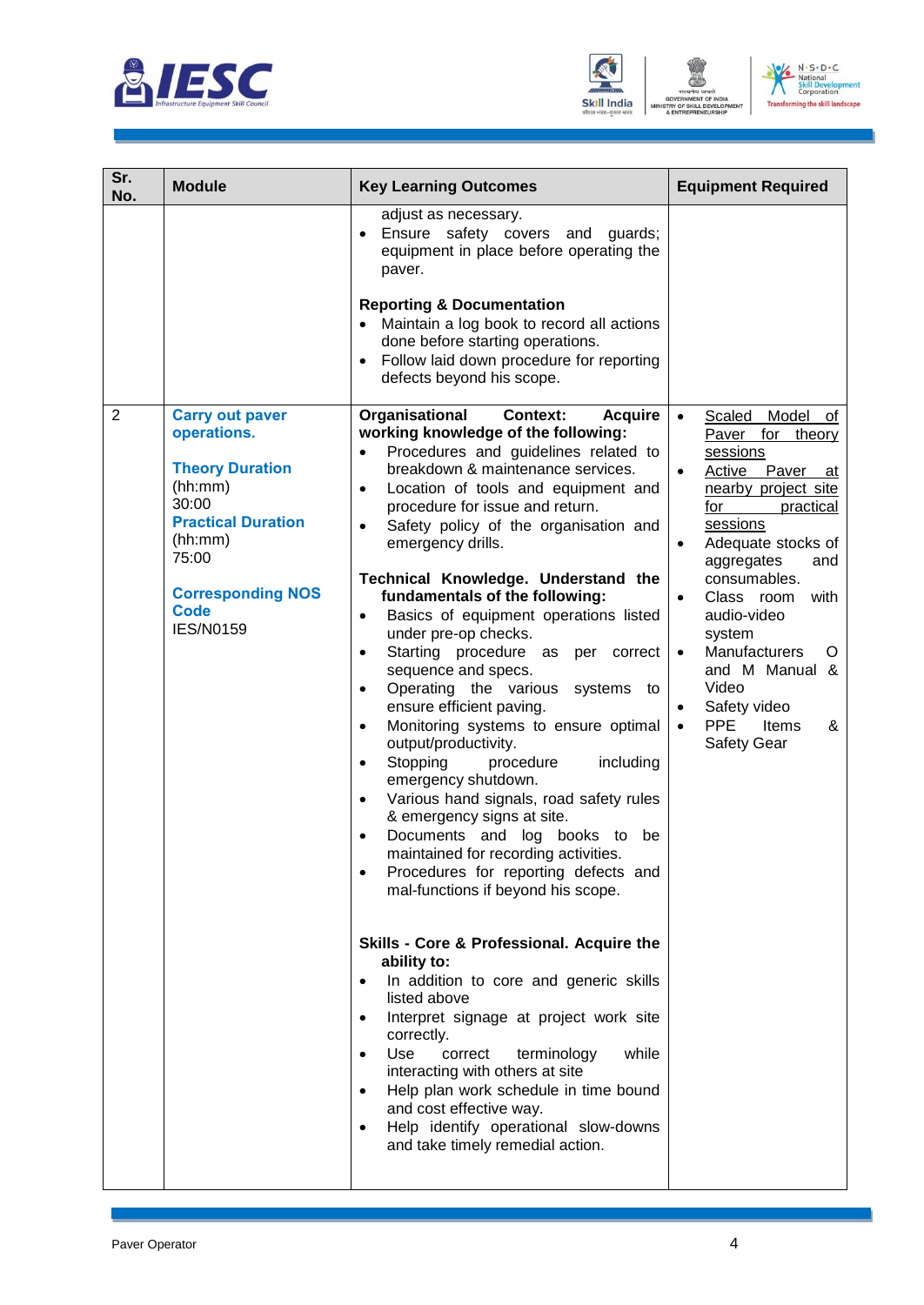





| Sr.<br>No. | <b>Module</b>                                                                           | <b>Key Learning Outcomes</b>                                                                                                                                                                                                                                                                                                                                                                                                                                                                                                                                                                                                                                                                                                                                                                                                           | <b>Equipment Required</b>                                                                                                                    |
|------------|-----------------------------------------------------------------------------------------|----------------------------------------------------------------------------------------------------------------------------------------------------------------------------------------------------------------------------------------------------------------------------------------------------------------------------------------------------------------------------------------------------------------------------------------------------------------------------------------------------------------------------------------------------------------------------------------------------------------------------------------------------------------------------------------------------------------------------------------------------------------------------------------------------------------------------------------|----------------------------------------------------------------------------------------------------------------------------------------------|
|            |                                                                                         | Criteria.<br><b>Performance</b><br><b>Execute</b><br>the<br>following tasks and procedures:<br><b>Starting the Paver.</b><br>Start the machine as per sequential<br>$\bullet$<br>procedure and check all systems are<br>functioning.<br>Pre-heat paving screed before placing<br>$\bullet$<br>the asphalt as per the set standards.<br><b>Operating the Paver</b><br>Align the paver into position to receive<br>asphalt from dump truck<br>Navigate the paver as<br>per job<br>$\bullet$<br>requirement.<br>Observe distribution<br>of<br>materials;<br>hopper-conveyor-augur-screed width<br>Ensure to eliminate voids at curbs and<br>joints.<br>Monitor gauges/indicators to ensure<br>continuity and efficient operation.<br>Shutting down the paver<br>Park the paver on flat even surface<br>$\bullet$<br>before shutting down. |                                                                                                                                              |
|            | <b>Carry out routine</b>                                                                | Lower all attachments to ground level<br>$\bullet$<br>as per guidelines.<br>Run the engine at idling speed without<br>$\bullet$<br>load for 5 minutes before shutting down<br>Check and clean all the components as<br>$\bullet$<br>per laid down procedure.<br><b>Safety during operations</b><br>Ensure PPE is worn especially dust<br>mask; goggles, safety gloves and<br>shoes when operating the equipment.<br>Identify various hazards at work site<br>٠<br>take<br>and<br>appropriate<br>preventive<br>measures.<br><b>Reporting and Documentation</b><br>Maintain log book to record all activities<br>(input and output flow) carried out.<br>Report any defects which are beyond<br>$\bullet$<br>his scope to the supervisor<br><b>Context:</b>                                                                              |                                                                                                                                              |
| 3          | maintenance and<br>trouble shooting of a<br>paver.<br><b>Theory Duration</b><br>(hh:mm) | Organisational<br><b>Acquire</b><br>working knowledge of the following:<br>Emergency organisation structure and<br>$\bullet$<br>maintenance policy.<br>Location<br>οf<br>special<br>tools<br>$\bullet$<br>and<br>equipment/ accessories.                                                                                                                                                                                                                                                                                                                                                                                                                                                                                                                                                                                               | Model of<br>Scaled<br>Paver for theory<br>sessions<br>Active Paver<br>$\bullet$<br>at<br>nearby project site<br>for<br>practical<br>sessions |
|            | 14:00                                                                                   | Technical Knowledge. Understand the                                                                                                                                                                                                                                                                                                                                                                                                                                                                                                                                                                                                                                                                                                                                                                                                    | Class room<br>with                                                                                                                           |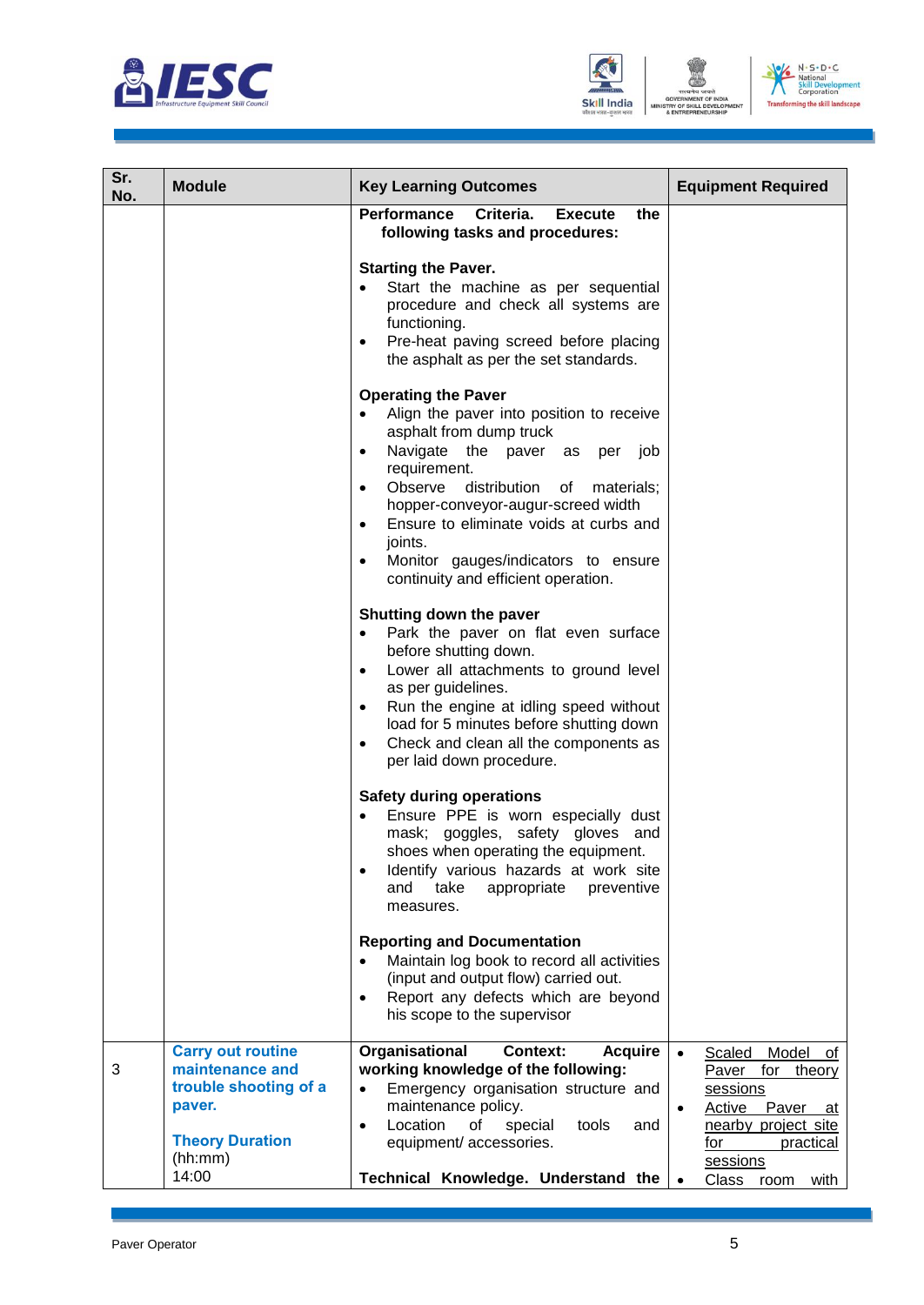





| Sr.<br>No. | <b>Module</b>                                                                                         | <b>Key Learning Outcomes</b>                                                                                                                                                                                                                                                                                                                                                                                                                                                                                                                                                                                                                                                                                                                                                                                                                                                                                                                                                                            | <b>Equipment Required</b>                                                                                                                                          |
|------------|-------------------------------------------------------------------------------------------------------|---------------------------------------------------------------------------------------------------------------------------------------------------------------------------------------------------------------------------------------------------------------------------------------------------------------------------------------------------------------------------------------------------------------------------------------------------------------------------------------------------------------------------------------------------------------------------------------------------------------------------------------------------------------------------------------------------------------------------------------------------------------------------------------------------------------------------------------------------------------------------------------------------------------------------------------------------------------------------------------------------------|--------------------------------------------------------------------------------------------------------------------------------------------------------------------|
|            | <b>Practical Duration</b><br>(hh:mm)<br>35:00<br><b>Corresponding NOS</b><br>Code<br><b>IES/N0160</b> | fundamentals of the following:<br>Maintenance and service Schedule<br>$\bullet$<br>including related checklists.<br>Common defects and general causes<br>$\bullet$<br>for breakdown.<br>Documents and log books to be<br>$\bullet$<br>maintained for recording activities.<br>Procedures for reporting defects if<br>$\bullet$<br>beyond his scope.                                                                                                                                                                                                                                                                                                                                                                                                                                                                                                                                                                                                                                                     | audio-video<br>system<br>Manufacturers<br>$\bullet$<br>Ő<br>and M Manual &<br>Video<br>Safety video<br>$\bullet$<br><b>PPE</b><br>Items<br>&<br><b>Safety Gear</b> |
|            |                                                                                                       | Skills - Core & Professional. Acquire the<br>ability to:                                                                                                                                                                                                                                                                                                                                                                                                                                                                                                                                                                                                                                                                                                                                                                                                                                                                                                                                                |                                                                                                                                                                    |
|            |                                                                                                       | In addition to core and generic skills<br>$\bullet$<br>listed above;<br>Plan maintenance & servicing keeping<br>$\bullet$<br>operational needs in mind.                                                                                                                                                                                                                                                                                                                                                                                                                                                                                                                                                                                                                                                                                                                                                                                                                                                 |                                                                                                                                                                    |
|            |                                                                                                       | Performance Criteria.<br><b>Execute</b><br>the<br>following tasks and procedures:                                                                                                                                                                                                                                                                                                                                                                                                                                                                                                                                                                                                                                                                                                                                                                                                                                                                                                                       |                                                                                                                                                                    |
|            |                                                                                                       | <b>Routine Maintenance:</b><br>Assess the right service schedule by<br>$\bullet$<br>tracking machine operating hours.<br>Check electronic control unit (ECU) for<br>$\bullet$<br>service and maintenance info.<br>Clean all parts and components of the<br>$\bullet$<br>machine thoroughly; remove debris<br>Carry out scheduled maintenance as<br>$\bullet$<br>per manufacturers specs<br>Clean air filters dust bowls; drain water<br>$\bullet$<br>in fuel separator as necessary.<br>Top up fuel, lubricants and coolants;<br>$\bullet$<br>replace as applicable.<br>Check screed unit and lubricate/grease<br>all the pins, screws and pivot joints.<br>Check augur chains and conveyor<br>belts; lubricate and adjust if need be.<br>Carry out periodic structural inspection<br>$\bullet$<br>and take corrective measures like<br>welding etc.<br>Wheeled Paver:<br>Check<br>inflation<br>pressure of tyres to be as per specs.<br>Tracked Paver: Check track tension<br>and adjust as necessary. |                                                                                                                                                                    |
|            |                                                                                                       | <b>Repair &amp; Trouble Shooting:</b><br>Ensure safety before carrying<br>out<br>maintenance / repairs:<br>Turn off mains power from<br>$\circ$<br>control panel completely.<br>Use battery cut off switch for<br>$\circ$<br>this purpose<br>Engine should not be running<br>$\circ$                                                                                                                                                                                                                                                                                                                                                                                                                                                                                                                                                                                                                                                                                                                    |                                                                                                                                                                    |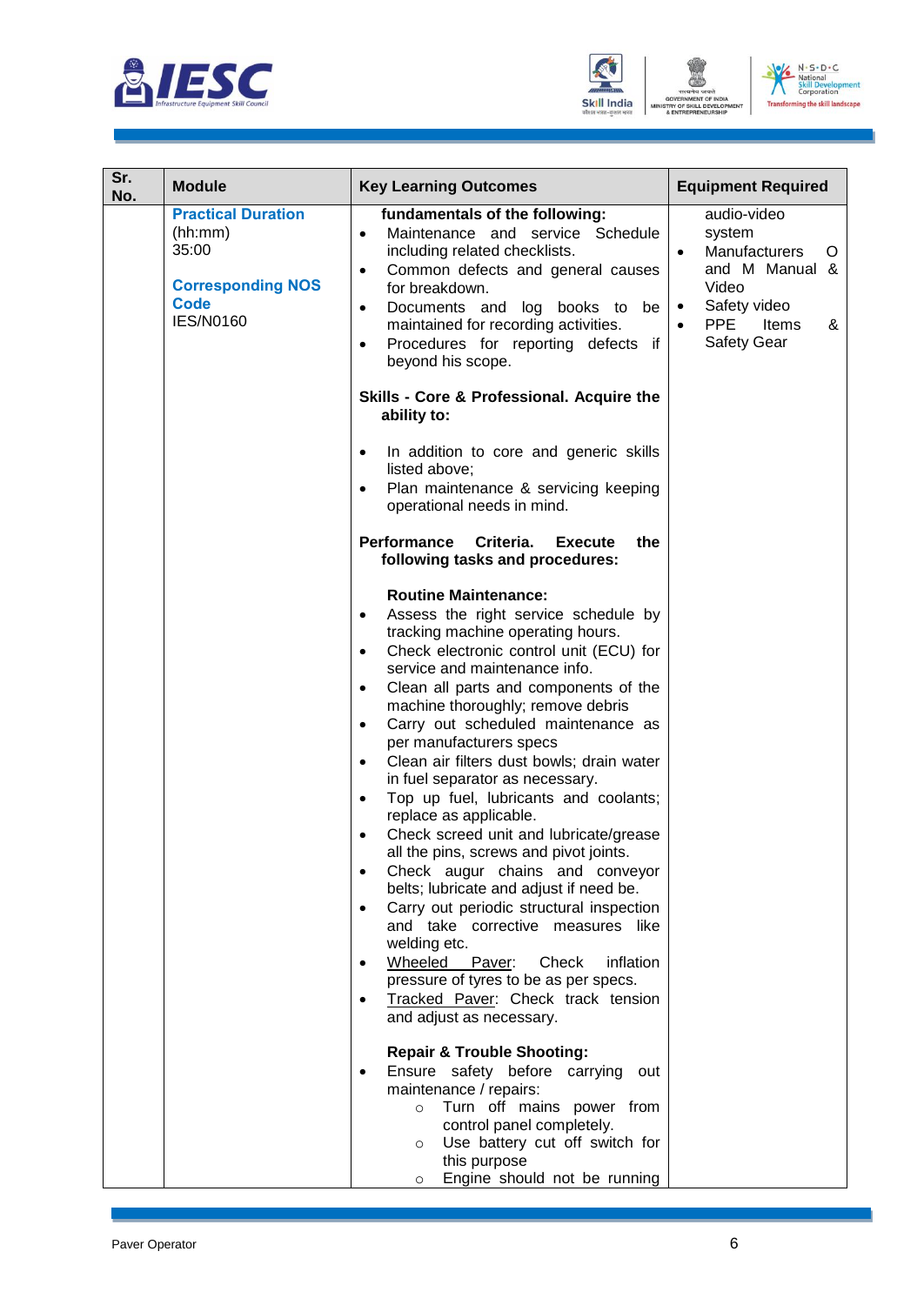





| Sr.<br>No. | <b>Module</b>                                                                                                                                                                                                                              | <b>Key Learning Outcomes</b>                                                                                                                                                                                                                                                                                                                                                                                                                                                                                                                                                                                                                                                                                                                                                                                                                                                                                                                                                                                                                                                                                                                                                                                                                                        | <b>Equipment Required</b>                                                                                                                                                                                                                                                                                                                                                                                                            |
|------------|--------------------------------------------------------------------------------------------------------------------------------------------------------------------------------------------------------------------------------------------|---------------------------------------------------------------------------------------------------------------------------------------------------------------------------------------------------------------------------------------------------------------------------------------------------------------------------------------------------------------------------------------------------------------------------------------------------------------------------------------------------------------------------------------------------------------------------------------------------------------------------------------------------------------------------------------------------------------------------------------------------------------------------------------------------------------------------------------------------------------------------------------------------------------------------------------------------------------------------------------------------------------------------------------------------------------------------------------------------------------------------------------------------------------------------------------------------------------------------------------------------------------------|--------------------------------------------------------------------------------------------------------------------------------------------------------------------------------------------------------------------------------------------------------------------------------------------------------------------------------------------------------------------------------------------------------------------------------------|
|            |                                                                                                                                                                                                                                            | or hot<br>Disconnect<br>battery<br>before<br>$\circ$<br>welding work<br>Identify service needs and defects<br>$\bullet$<br>through visual inspection.<br>Monitor indicators that signal need for<br>$\bullet$<br>replacement of parts<br>Arrange for and assist repairs or<br>$\bullet$<br>replacement of defective components.<br>Diagnose the defect and rectify; if need<br>$\bullet$<br>be check with supervisor.<br>Ensure waste is disposed as per<br>$\bullet$<br>guidelines at site.<br><b>Documentation &amp; Reporting:</b><br>Maintain / complete<br>all<br>records/<br>$\bullet$<br>documents as per company policy.<br>Report defects and problems in time<br>$\bullet$<br>and escalate as necessary                                                                                                                                                                                                                                                                                                                                                                                                                                                                                                                                                   |                                                                                                                                                                                                                                                                                                                                                                                                                                      |
| 4          | <b>Comply with Worksite</b><br><b>Health and Safety</b><br><b>Guidelines</b><br><b>Theory Duration</b><br>(hh:mm)<br>08:00<br><b>Practical Duration</b><br>(hh:mm)<br>20:00<br><b>Corresponding NOS</b><br><b>Code</b><br><b>IES/N7601</b> | <b>Organisational Context. Acquire working</b><br>knowledge of the following:<br>Health, safety, environmental (HSE)<br>$\bullet$<br>policies and guidelines of the company<br>& their importance<br>Contact<br>details<br>of<br>personnel<br>$\bullet$<br>responsible for HSE related matters &<br>in case of emergencies.<br>Location of first aid room / station and<br>$\bullet$<br>assembly points.<br>Reporting channel and documentation<br>$\bullet$<br>procedure for all HSE related matters.<br>Technical Knowledge. Understand the<br>fundamentals of the following:<br>OEMs guidelines for health, safety and<br>security requirements.<br>Types, use and importance of Personal<br>$\bullet$<br>Protective Equipment (PPE)<br>Types of common hazards and risks at<br>$\bullet$<br>worksite and preventive measures.<br>In case of emergencies procedure to<br>$\bullet$<br>stop/ shut down machinery.<br>Common injuries and appropriate basic<br>first aid treatment.<br>Firefighting<br>equipment:<br>Basic<br>$\bullet$<br>knowledge of handling and using them.<br>Guidelines for transport, storage and<br>$\bullet$<br>disposal of hazardous materials and<br>waste<br>Safety signs/symbols and warnings<br>used in worksites and their meaning | Model<br>Scaled<br>$\bullet$<br>ot<br>Paver for theory<br>sessions<br>Active Paver<br>$\bullet$<br>at<br>nearby project site<br>for<br>practical<br>sessions<br>Class room<br>with<br>$\bullet$<br>audio-video<br>system<br>Organisation's<br>$\bullet$<br>ESH / Safety video<br>PPE Items &<br>$\bullet$<br><b>Safety Gear</b><br>Firefighting<br>$\bullet$<br>equipment<br>&<br>Charts<br>First Aid Kit and<br>$\bullet$<br>Charts |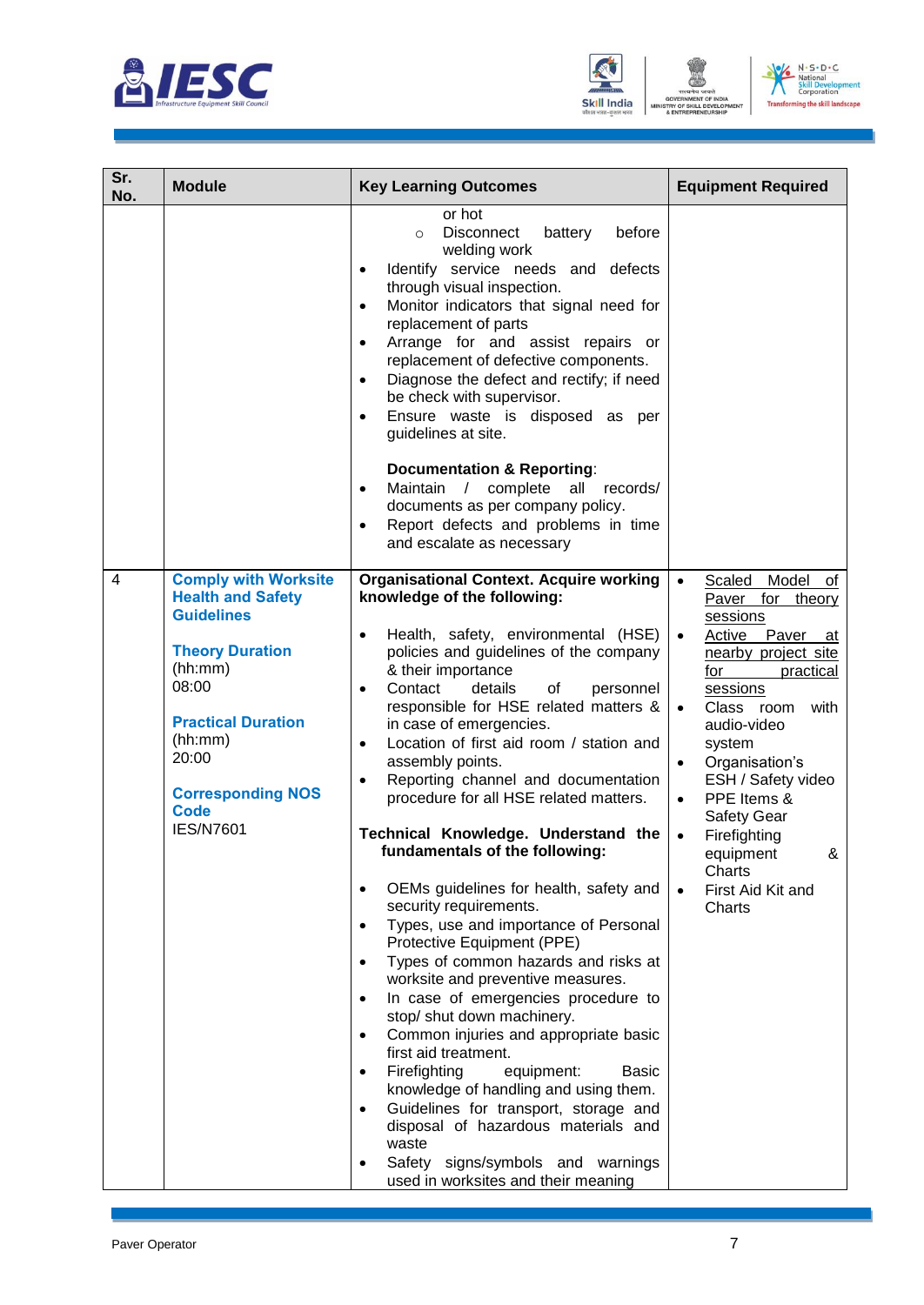





| Sr.<br>No. | <b>Module</b>                                                                                   | <b>Key Learning Outcomes</b>                                                                                                                                                                                                                                                                                                                                                                                                                                                                                                                                                                                                                                                                                                                                                                                                                                                                                                                                                        | <b>Equipment Required</b> |
|------------|-------------------------------------------------------------------------------------------------|-------------------------------------------------------------------------------------------------------------------------------------------------------------------------------------------------------------------------------------------------------------------------------------------------------------------------------------------------------------------------------------------------------------------------------------------------------------------------------------------------------------------------------------------------------------------------------------------------------------------------------------------------------------------------------------------------------------------------------------------------------------------------------------------------------------------------------------------------------------------------------------------------------------------------------------------------------------------------------------|---------------------------|
|            |                                                                                                 | Skills - Core & Professional. Acquire the<br>ability to:<br>In addition to the core and generic skills<br>$\bullet$<br>listed above<br>Use correct PPE and other safety gear<br>$\bullet$<br>while in the work site.<br>Performance Criteria. Execute<br>the<br>following tasks and performances:<br>Comply<br>with<br>safety,<br>health,<br>environment<br>and<br>security<br>related<br>regulations & guidelines at work.<br>Correct use of Personal Protective<br>$\bullet$<br>Equipment (PPE) and other safety gear<br>at work site.<br>Follow<br>safety<br>measures<br>during<br>$\bullet$<br>operations to ensure health and safety<br>of self and others; general public not at<br>risk.<br>fire<br>Operate<br>extinguishers<br>$\bullet$<br>as<br>applicable.<br>Support in administering basic first aid<br>$\bullet$<br>for common injuries at work site.<br>Record and report details as related to<br>$\bullet$<br>operations, incidents or accidents as<br>applicable. |                           |
|            | <b>Total Duration</b><br><b>Theory Duration</b><br>60:00<br><b>Practical Duration</b><br>150:00 | <b>Unique Equipment Required:</b><br>Scaled Model of Paver for theory sessions<br>$\bullet$<br>Active Paver at nearby project site for practical sessions<br>$\bullet$<br>Adequate stocks of aggregates and consumables.<br>$\bullet$<br>Class room with audio-video projection system<br>$\bullet$<br>Manufacturers O and M Manual & Video; Safety video<br>$\bullet$<br>PPE Equipment: Helmet, masks, gloves, earplugs, goggles,<br>$\bullet$<br>safety shoes<br>Firefighting equipment and 'How to Use' Charts<br>$\bullet$<br>First Aid Box and 'How to Do' Charts<br>$\bullet$                                                                                                                                                                                                                                                                                                                                                                                                 |                           |

Grand Total Course Duration: **210 Hours, 0 Minutes**

*(This syllabus/ curriculum has been approved by Infrastructure Equipment Skill Council)*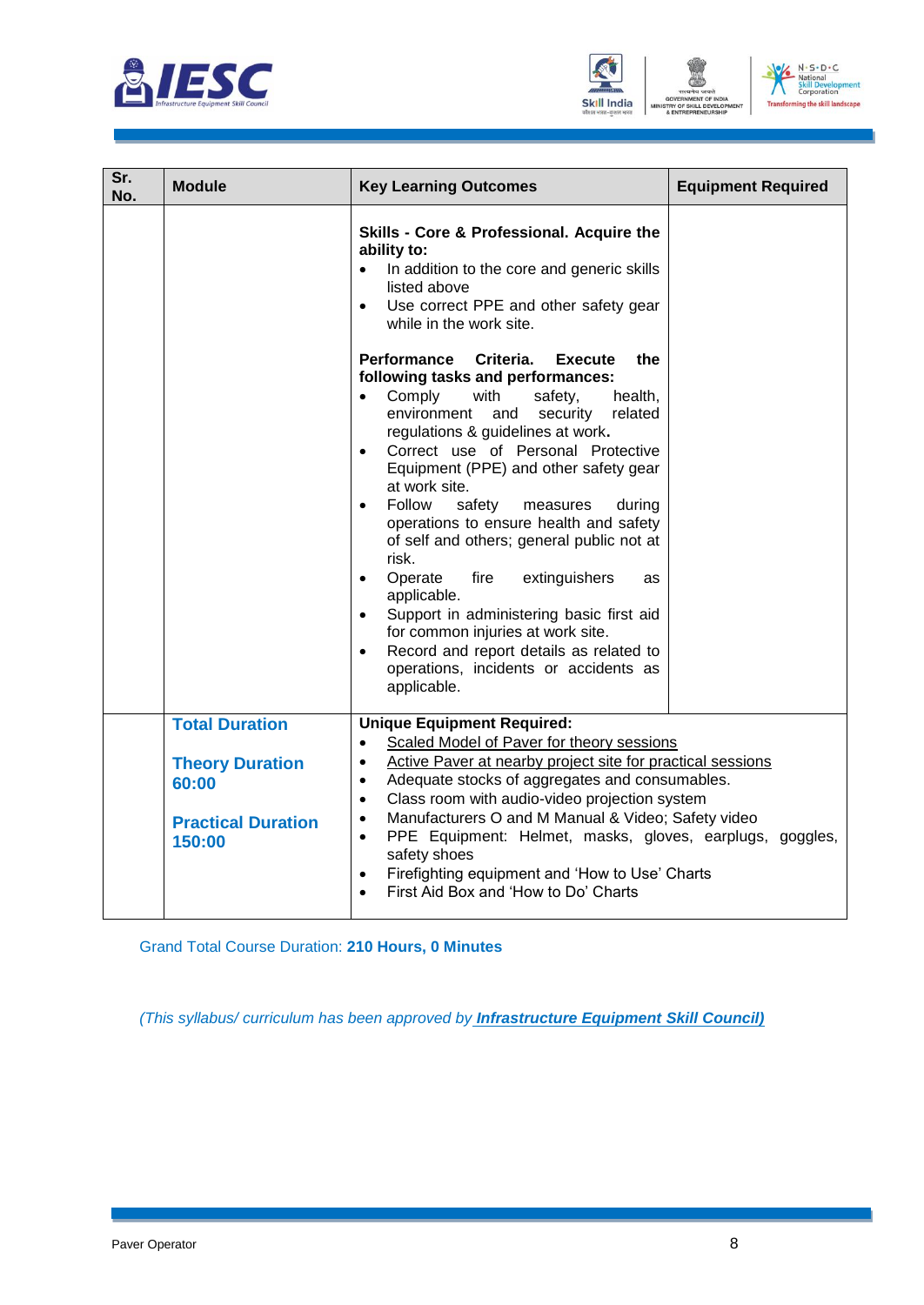



#### <span id="page-11-0"></span>**[Trainer Pre-requisites for Job role: "Paver](#page-2-1) Operator" mapped to [Qualification Pack: "IES/Q0120, v1.0"](#page-2-1)**

| Sr.<br>No. | Area                                                          | <b>Details</b>                                                                                                                                                                                                                                                 |
|------------|---------------------------------------------------------------|----------------------------------------------------------------------------------------------------------------------------------------------------------------------------------------------------------------------------------------------------------------|
|            | <b>Description</b>                                            | To deliver accredited training service, mapping to the curriculum detailed<br>above, in accordance with the Qualification Pack "IES/Q 0120 Version 1.0".                                                                                                       |
| 2          | Personal<br><b>Attributes</b>                                 | Aptitude for conducting training, with strong communication and<br>interpersonal skills. Passion for training and developing others; well-<br>organised; and a team player. Eager to learn and keep oneself updated<br>with the latest in the mentioned field. |
| 3          | <b>Minimum</b><br><b>Educational</b><br><b>Qualifications</b> | Class $8th$ ; preferably 10th                                                                                                                                                                                                                                  |
| 4a         | <b>Domain</b><br><b>Certification</b>                         | Certified for Job Role: "Paver Operator" mapped to QP: "IES/Q 0120 -<br>Version 1.0". Minimum accepted score 70%.<br>Desired: Certification Training in Paver Operations & Maintenance                                                                         |
| 4b         | <b>Platform</b><br><b>Certification</b>                       | Certified for Job Role: "Trainer" mapped to Qualification Pack: SSC/1402.<br>Minimum accepted score 70%.                                                                                                                                                       |
| 5          | <b>Experience</b>                                             | Around 3 to 4 years' site experience in Paver Operations.<br>$\bullet$<br>At least 1 to 2 years' experience in conducting O and M training<br>$\bullet$<br>programs.                                                                                           |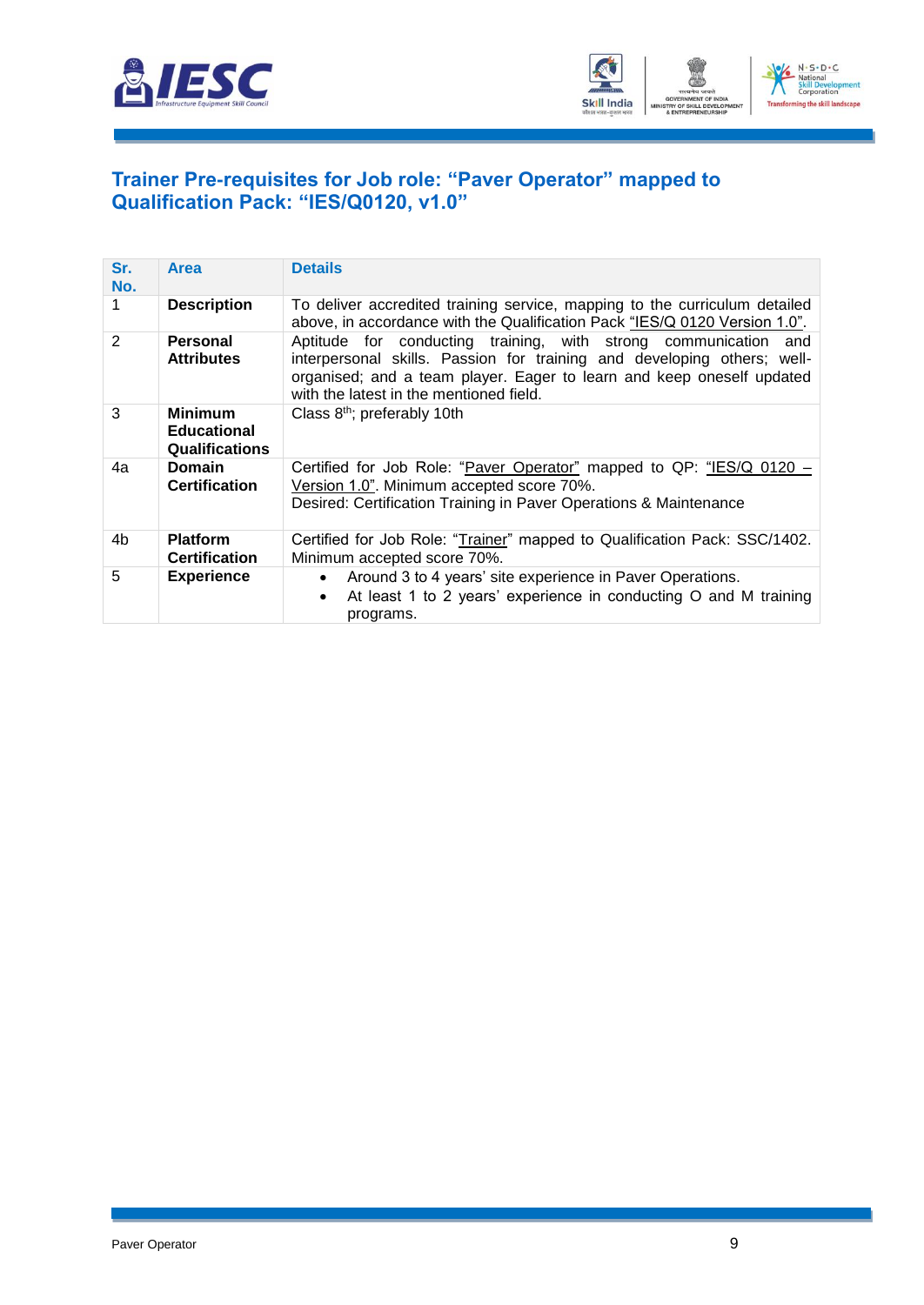



<span id="page-12-0"></span>

| <b>Assessment Criteria</b>  |                                 |
|-----------------------------|---------------------------------|
| Job Role                    | <b>Paver Operator</b>           |
| <b>Qualification Pack</b>   | <b>IES/Q 0120 Version 1.0</b>   |
| <b>Sector Skill Council</b> | <b>Infrastructure Equipment</b> |

| Sr.<br>No.              | <b>Guidelines for Assessment</b>                                                                                                                                                                                                                                                    |
|-------------------------|-------------------------------------------------------------------------------------------------------------------------------------------------------------------------------------------------------------------------------------------------------------------------------------|
|                         | Criteria for assessment for Qualification Pack has been laid down based on the NOS's. Each<br>Performance Criteria (PC) has been assigned marks proportional to its importance within<br>NOS.SSC will also lay down proportion of marks for Theory and Skill Practical for each PC. |
| $\mathcal{P}$           | The assessment for the theory part will be based on knowledge bank of questions created by<br>the SSC.                                                                                                                                                                              |
| 3                       | Individual assessment agencies will create unique question papers for theory part for each<br>candidate at each examination/training center (as per assessment criteria below)                                                                                                      |
| $\overline{\mathbf{4}}$ | Individual assessment agencies will create unique evaluations for skill practical for every<br>student at each examination/training center based on this criteria.                                                                                                                  |
| 5                       | To pass the Qualification Pack, every trainee should score a minimum of 40% in each NOS and<br>60% aggregate                                                                                                                                                                        |
| 6                       | In case of successfully passing only certain number of NOS's, the trainee is eligible to take<br>subsequent assessment on the balance NOS's to pass the Qualification pack.                                                                                                         |
|                         |                                                                                                                                                                                                                                                                                     |

|                                                                                             |                                                                                                                            |                              | <b>Marks</b><br><b>Allocation</b> |               |                                   |
|---------------------------------------------------------------------------------------------|----------------------------------------------------------------------------------------------------------------------------|------------------------------|-----------------------------------|---------------|-----------------------------------|
| <b>Assessment</b><br><b>Outcomes</b>                                                        | <b>Assessment Criteria for</b><br>the outcome                                                                              | <b>Total</b><br><b>Marks</b> | Out Of                            | <b>Theory</b> | <b>Skills</b><br><b>Practical</b> |
| <b>IES/N0158</b><br>1 <sub>1</sub><br>Carry out pre-<br>operational<br>checks on a<br>paver | PC1. Visually inspect the<br>machine<br>for<br>any<br>malfunctioning, missing or<br>broken parts                           |                              | 1                                 | 0.5           | 0.5                               |
|                                                                                             | PC2. Ensure all covers and<br>guards are in place                                                                          | 30                           | 1                                 | 0.5           | 0.5                               |
|                                                                                             | PC3. Check conditions of<br>parking brake / service<br>brake, main horn, reverse<br>horn, head light and warning<br>lights |                              | 1                                 | 0.5           | 0.5                               |
|                                                                                             | PC4. Inspect screed plate,<br>tamping bar and screed<br>attack<br>angle<br>for<br>any<br>damages                           |                              | 1.5                               | 0.5           | 1                                 |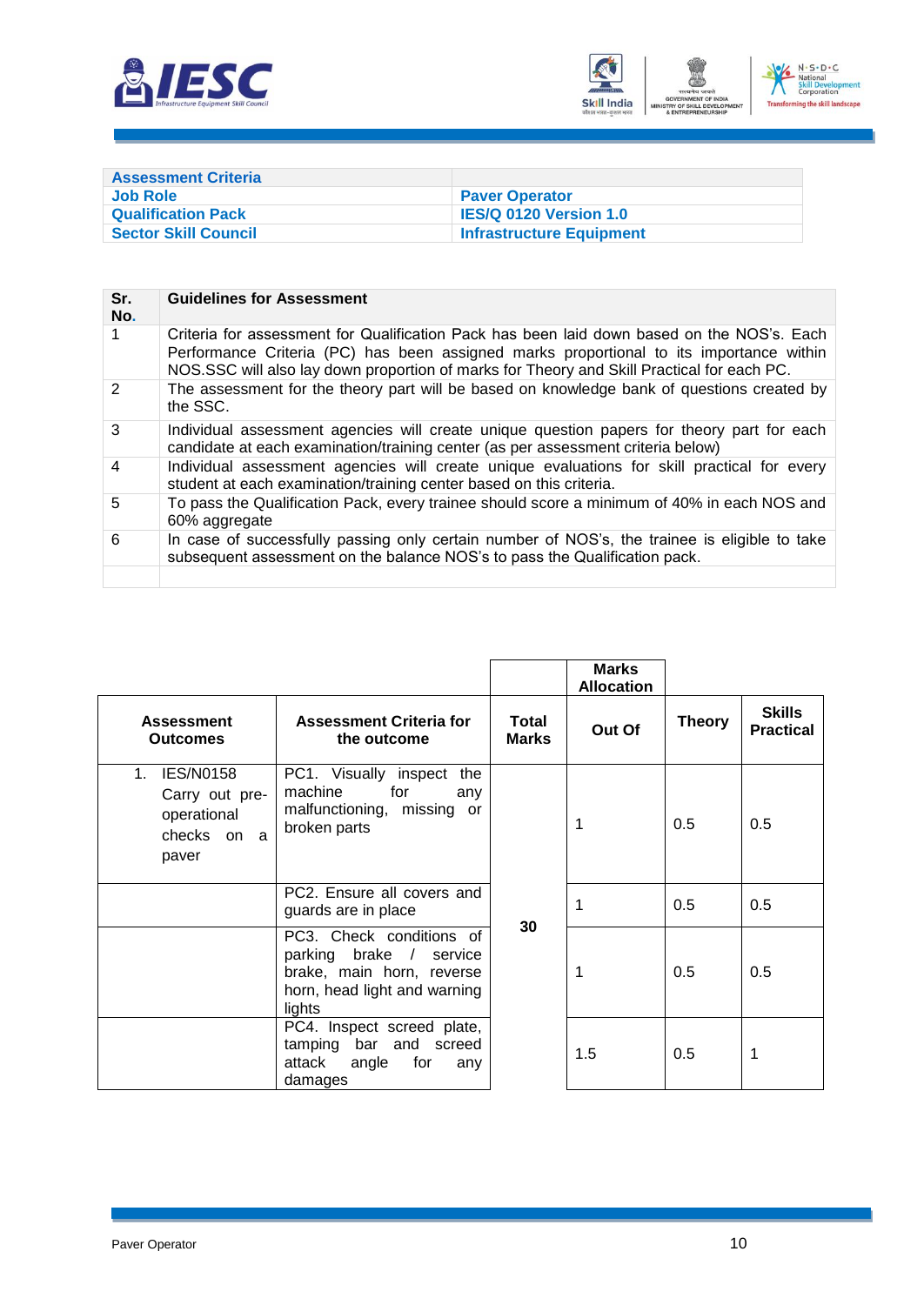



**UNIL** 



1

1

0 0.5

1

0 0.5

0 0.5

0 0.5

0 0.5

 $0.5$ 

 $0.5$ 

 $0.5$ 

0 0.5

0 0.5

| PC5. Check the<br>various<br>controls (including governor<br>on engine), gauges, feeders,<br>conveyors, feed<br>control<br>gates,<br>augers,<br>screed,<br>screed heater, and sensing<br>and control equipment | 1.5         | 0.5 |
|----------------------------------------------------------------------------------------------------------------------------------------------------------------------------------------------------------------|-------------|-----|
| PC6. Ensure oil levels of<br>engine,<br>transmission,<br>radiator, and coolant and<br>battery electrolyte level are<br>as per the required levels                                                              | 1.5         | 0.5 |
| PC7. Check the alternator<br>and brackets for tightness                                                                                                                                                        | 0.5         | 0   |
| PC8. Check for leaks in<br>transmission / propulsion<br>system / hydraulic hoses<br>and take necessary actions<br>operational<br>per the<br>as<br>manual                                                       | $\mathbf 1$ | 0   |
| Inspect the<br>PC9.<br>air-<br>induction system to ensure<br>that all connections are tight<br>and intact                                                                                                      | 0.5         | 0   |
| PC10. Check the air filter<br>indicator<br>for<br>any<br>malfunctioning                                                                                                                                        | 0.5         | 0   |
| PC11.<br>Inspect<br>screed<br>assembly<br>and<br>sensor<br>assembly for damage, wear<br>and hose leaks                                                                                                         | 0.5         | 0   |
| PC12.<br>Inspect<br>hopper<br>system for wear or damage                                                                                                                                                        | 0.5         | 0   |
| PC13.<br>Inspect operator's<br>cabin, control console steps,<br>and hand holds are clean<br>and free of grease, oil, dirt,<br>mud and asphalt                                                                  | 1           | 0.5 |
| PC14. Inspect instrument<br>panel including all gauges<br>for<br>any<br>indicators<br>οf<br>malfunctioning                                                                                                     | 1           | 0.5 |
| PC15.<br>operating<br>Enter<br>platform using step and grab<br>handles for safety (3point<br>climbing procedure)                                                                                               | 1           | 0.5 |
| PC16. Check for the dirt<br>evacuator which is located<br>at the bottom of the air filter<br>canister                                                                                                          | 0.5         | 0   |
| PC17.<br>Check<br>all<br>the<br>conveyor belts for wear,<br>tension, crack and frays                                                                                                                           | 0.5         | 0   |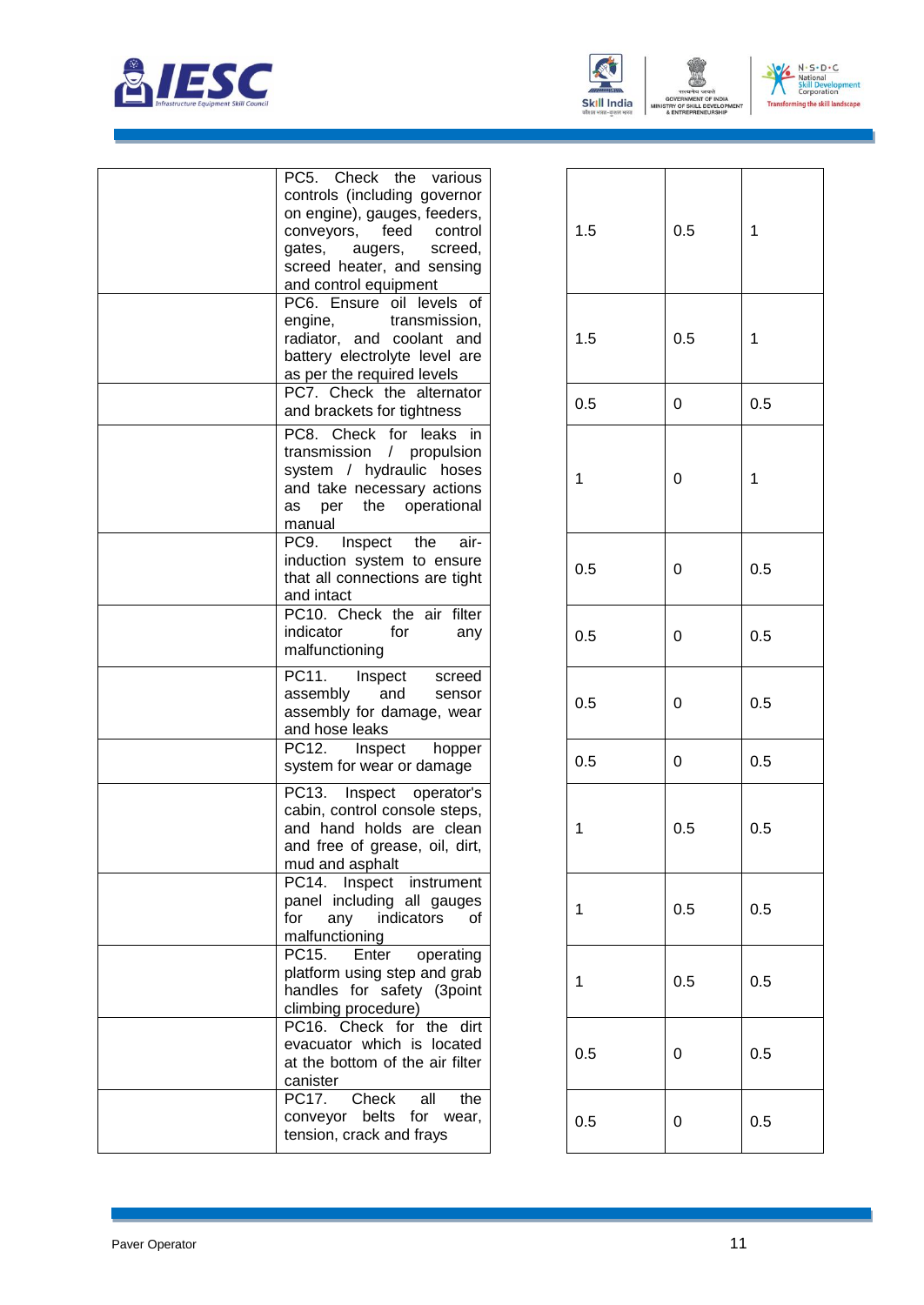





| PC18. Check the<br>pumps,<br>motors, electrical wires and                                                                                                                                   |
|---------------------------------------------------------------------------------------------------------------------------------------------------------------------------------------------|
| connections,<br>steps<br>and<br>support for any repairs                                                                                                                                     |
| PC19. Ensure<br>the<br>that<br><b>LPG</b><br>propane/<br>cylinder<br>regulator<br>is properly fitted<br>and the<br>pressure gauges<br>good<br>working<br>in<br>are<br>condition             |
| PC20.<br>Spray cleaning<br>solvent or release agent on<br>any part of the paver that<br>comes<br>contact<br>with<br>in<br>asphalt                                                           |
| PC21.<br>Ensure<br>daily<br>maintenance<br>checks<br>and<br>greasing<br>as<br>per<br>manufacturer specifications<br>is carried out                                                          |
| PC22. Check if the safety<br>by-pass valve is kept at<br>correct setting                                                                                                                    |
| PC23. Check the<br>engine<br>safety<br>switch<br>for<br>any<br>malfunctioning                                                                                                               |
| PC24.<br>Inspect the<br>main<br>control unit in cabin and on<br>the<br>screed<br>for<br>proper<br>functioning                                                                               |
| PC25.<br>fire<br>Ensure<br>extinguisher<br>is<br>properly<br>calibrated and available in<br>the site at all times during<br>paving                                                          |
| PC26. Check the electronic /<br>manual burner system and<br>all ignition control units and<br>heating system                                                                                |
| PC27. Check the electrical<br>heating system<br>for<br>the<br>screed if fitted                                                                                                              |
| PC28. Check and inspect<br>the main control unit in cabin<br>and on the screed for proper<br>functioning of all machine<br>systems<br>and<br>buttons<br>functionality and Emergency<br>stop |
| PC29.<br>Check the Front<br>Wheel assist relief pressure.<br>It should be set according to<br>operating<br>surface<br>the<br>(addition)                                                     |

| 0.5                     | $\mathbf 0$    | 0.5     |
|-------------------------|----------------|---------|
| $\mathbf 1$             | 0.5            | 0.5     |
| 1                       | 0.5            | 0.5     |
| $\overline{\mathbf{1}}$ | 0.5            | 0.5     |
| 0.5                     | $\mathbf 0$    | 0.5     |
| 0.5                     | 0              | 0.5     |
| 0.5                     | $\overline{0}$ | 0.5     |
| $\mathbf 1$             | 0.5            | 0.5     |
| $\mathbf 1$             | $0.5\,$        | $0.5\,$ |
| 1                       | 0.5            | 0.5     |
| 1.5                     | 0.5            | 1       |
| 1                       | 0.5            | 0.5     |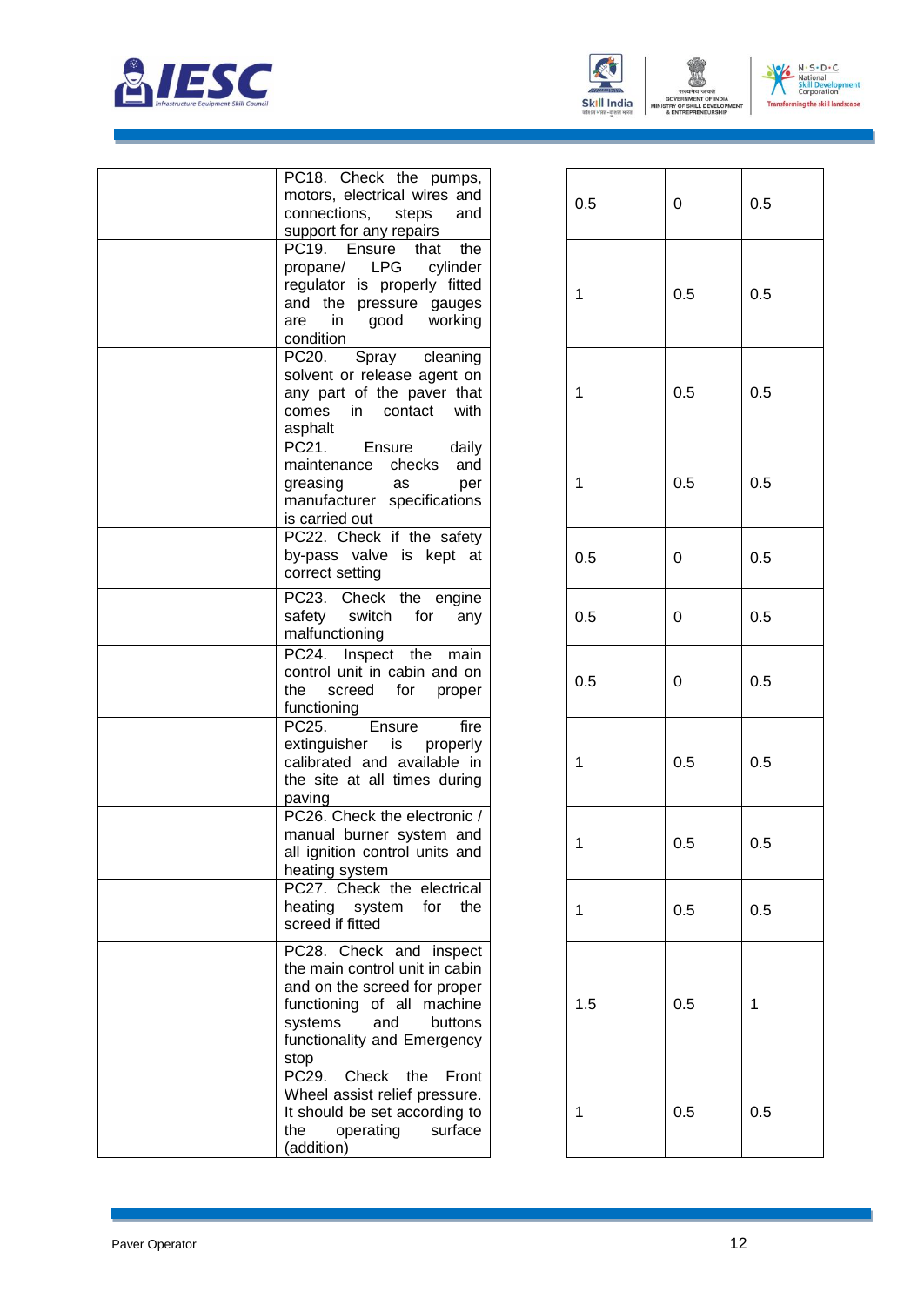





|                                                 | PC30. Inspect the tow arms,<br>and the tow cylinder for any<br>cracks or damages(addition)                                                                                              |              | 1              | 0.5 | 0.5 |
|-------------------------------------------------|-----------------------------------------------------------------------------------------------------------------------------------------------------------------------------------------|--------------|----------------|-----|-----|
|                                                 | PC31. Check for general<br>hydraulic hoses/fittings for<br>any leaks(addition)                                                                                                          |              | 0.5            | 0   | 0.5 |
|                                                 | PC32. Check the inflation<br>pressure of the tires as per<br>the prescribed norms/ the<br>requirement of the ground                                                                     |              | 0.5            | 0   | 0.5 |
|                                                 | PC33.<br>Check<br>for<br>track<br>tension and adjust them to<br>measurements prescribed in<br>the manual                                                                                |              | 0.5            | 0   | 0.5 |
|                                                 | PC34.<br>Maintain<br>a<br>checking/maintenance<br>logbook<br>to<br>record<br>all<br>activities performed before<br>starting the operation                                               |              | 1              | 0.5 | 0.5 |
|                                                 | PC35.<br>Report<br>defects<br>precisely to the supervisor if<br>beyond scope of the role                                                                                                |              | 1              | 0.5 | 0.5 |
|                                                 |                                                                                                                                                                                         | <b>Total</b> | 30             | 10  | 20  |
| <b>IES/N0159</b><br>2.<br>Operate<br>a<br>paver | PC1. Ensure the joystick is<br>in neutral position before<br>turning on the paver                                                                                                       |              | 1              | 0.5 | 0.5 |
|                                                 | PC2. Fasten seat belt and<br>adjusts seat position as per<br>one's comfort and safety                                                                                                   |              | 1.5            | 1   | 0.5 |
|                                                 | PC3. Place the throttle in<br>idle position or by pressing<br>and holding throttle switch in<br>the up and down position.                                                               |              | 1.5            | 0.5 | 1   |
|                                                 | PC4. Start the engine using<br>key<br>the<br>starting<br>on<br>instrument panel                                                                                                         |              | 1.5            | 1   | 0.5 |
|                                                 | PC5. Re-checks all gauges<br>when engine starts for any<br>inappropriate<br>noise<br>or<br>malfunctioning                                                                               | 35           | $\overline{2}$ | 1   | 1   |
|                                                 | PC6. Preheat paving screed<br>before placing the asphalt<br>as per the set standards                                                                                                    |              | $\overline{2}$ | 1   | 1   |
|                                                 | PC7. Monitor and control<br>during<br>temperature<br>the<br>the<br>process<br>suit<br>to<br>requirements                                                                                |              | 1.5            | 0.5 | 1   |
|                                                 | PC8. Operate the paver<br>controls to lower the screed<br>auger, control the hopper,<br>and navigate the direction of<br>paver<br>per<br>the<br>as<br>the<br>requirement of the surface |              | 3.5            | 0.5 | 3   |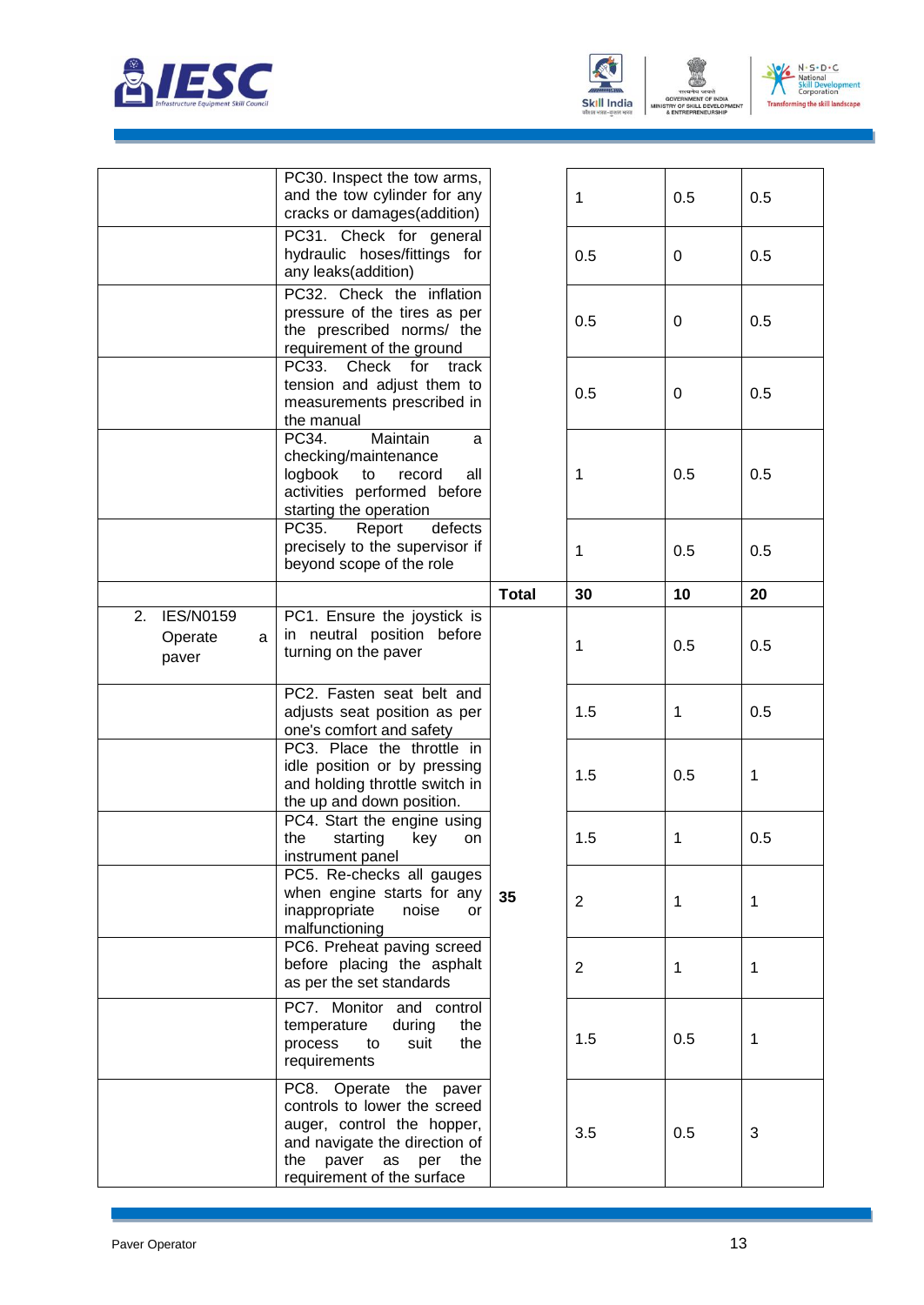



MENT OF

ENT OF INDE



|                                                                                                                                                                                                                                          | <b>Total</b> | 35           | 12  | 23             |
|------------------------------------------------------------------------------------------------------------------------------------------------------------------------------------------------------------------------------------------|--------------|--------------|-----|----------------|
| PC20.<br>Report<br>the<br>to<br>supervisor of any problems<br>while operating the paver                                                                                                                                                  |              | 1.5          | 0.5 | 1              |
| PC19.<br>Record input<br>and<br>flow as<br>output<br>the<br>per<br>desired<br>formats<br>the<br>οf<br>organization                                                                                                                       |              | 1.5          | 0.5 | 1              |
| PC18. Shut down equipment<br>according to manufacturers'<br>specifications                                                                                                                                                               |              | 1.5          | 0.5 | 1              |
| PC17. Clean components<br>(such as hopper, augers,<br>conveyors,<br>extensions)<br>according to manufacturers'<br>specifications and company<br>policies and procedures                                                                  |              | 2.5          | 0.5 | $\overline{2}$ |
| PC16. Run engine at 1/2<br>speed (RPM) without load<br>for 3 to 5 minutes                                                                                                                                                                |              | $\mathbf{1}$ | 0.5 | 0.5            |
| PC15. Place transmission in<br>neutral                                                                                                                                                                                                   |              | $\mathbf{1}$ | 0.5 | 0.5            |
| PC14.<br>Lower<br>all<br>attachments to ground level<br>per the operational<br>as<br>manual                                                                                                                                              |              | 2.5          | 0.5 | $\overline{2}$ |
| PC13. Park the paver on a<br>flat even surface before<br>shutting<br>down<br>the<br>equipment                                                                                                                                            |              | 1.5          | 0.5 | $\mathbf 1$    |
| PC12. Attach extensions to<br>screed to adjust width as per<br>surface<br>thickness<br>the<br>requirement                                                                                                                                |              | 1            | 0.5 | 0.5            |
| PC11. Observe distribution<br>of asphalt materials along<br>the screed and control the<br>direction of the screed to<br>eliminate voids at curbs and<br>joints                                                                           |              | 1.5          | 0.5 | 1              |
| PC10. Observe distribution<br>of asphalt materials from the<br>hopper to the conveyor and<br>to the auger along the<br>screed width                                                                                                      |              | 1.5          | 0.5 | 1              |
| PC9.<br>Align the<br>paving<br>machine into position when<br>receiving asphalt by dump<br>truck, and maintain constant<br>flow of asphalt into hopper;<br>ease paver forward, safely<br>pushing dump truck along<br>construction surface |              | 3.5          | 0.5 | 3              |
|                                                                                                                                                                                                                                          |              |              |     |                |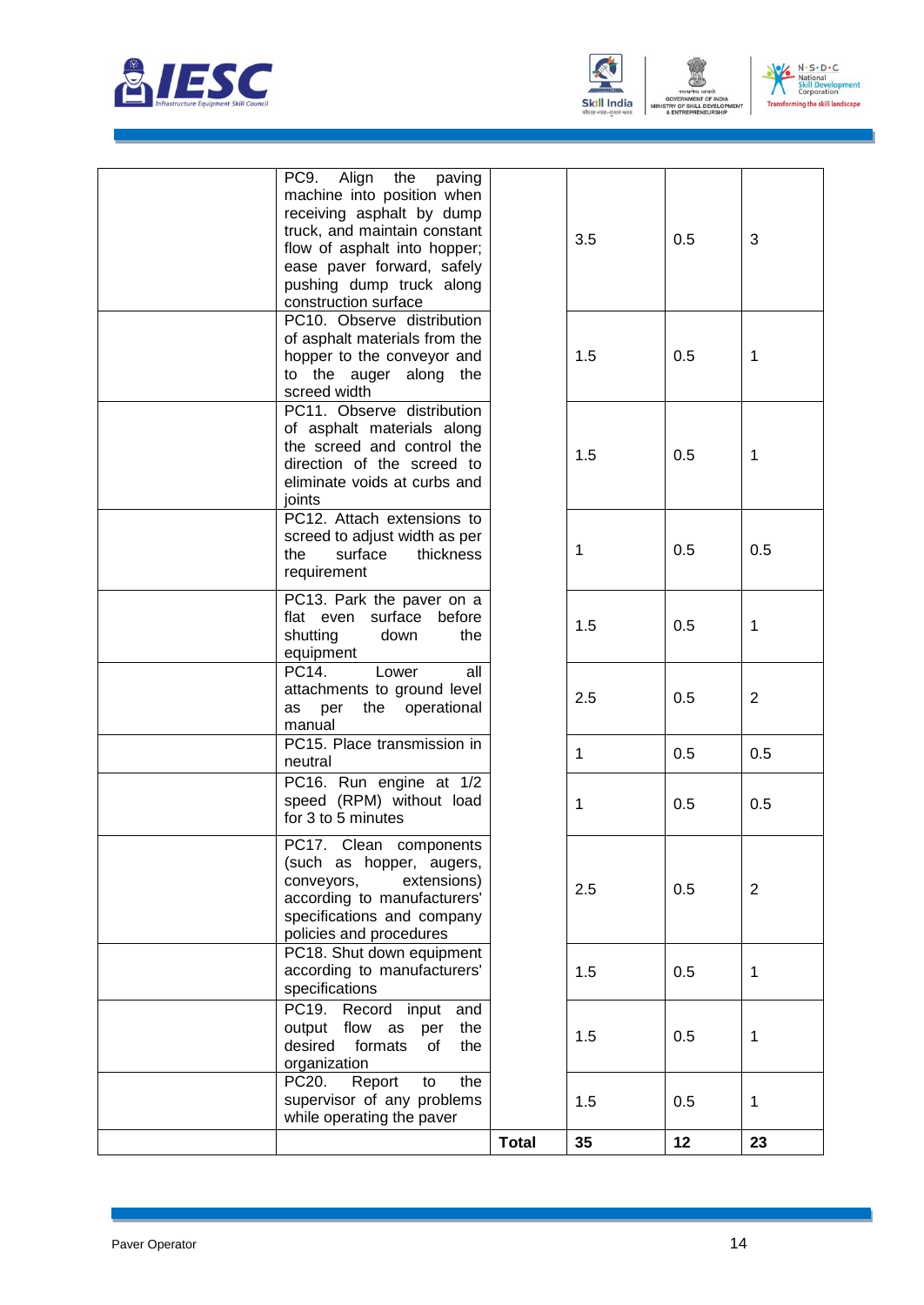



| <b>IES/N0160</b><br>3.<br>Perform<br>routine<br>maintenance<br>and<br>troubleshootin<br>g of the paver | PC <sub>1</sub><br>Assess<br>the<br>right<br>service schedule by tracking<br>machine operating hours                                                                                                     |    | 1   | 0.5 | 0.5 |
|--------------------------------------------------------------------------------------------------------|----------------------------------------------------------------------------------------------------------------------------------------------------------------------------------------------------------|----|-----|-----|-----|
|                                                                                                        | PC2. Check the electronic<br>control unit of the paver for<br>any service / maintenance<br>information                                                                                                   |    | 1   | 0.5 | 0.5 |
|                                                                                                        | PC3. Follow<br>instructions<br>concerning safety that are<br>attached onto the vehicle                                                                                                                   |    | 1   | 0.5 | 0.5 |
|                                                                                                        | PC4. Clean air filter dust<br>bowls, footplates, pedals<br>and steps regularly and<br>drain water and sediment/<br>fuel separators                                                                       |    | 1   | 0.5 | 0.5 |
|                                                                                                        | PC5. Replenish coolants,<br>lubricants and fluids as per<br>the running of the machine<br>or as per the schedule                                                                                         |    | 1   | 0.5 | 0.5 |
|                                                                                                        | PC6. Check auger chains,<br>conveyor chain, lubricate<br>and adjust if required                                                                                                                          | 20 | 1   | 0.5 | 0.5 |
|                                                                                                        | PC7. Check and lubricate all<br>screed<br>points<br>as<br>per<br>manufacturer specifications                                                                                                             |    | 0.5 | 0   | 0.5 |
|                                                                                                        | PC8. Remove any debris<br>from screed and check for<br>hose leaks / cylinders leaks                                                                                                                      |    | 0.5 | 0   | 0.5 |
|                                                                                                        | PC9. Check<br>battery<br>levels<br>electrolyte<br>and<br>condition of the terminals<br>and<br>make<br>minor<br>adjustments if required                                                                   |    | 1.5 | 0.5 | 1   |
|                                                                                                        | PC10. Lubricate all grease<br>fittings on the auger flight<br>screw, the fitting on the<br>depth screw, and the fittings<br>on the flange<br>bearings<br>located<br>on top<br>of the<br>extension screed |    | 1.5 | 0.5 | 1   |
|                                                                                                        | PC11. Ensure all the tools<br>are kept in the designated<br>place after usage                                                                                                                            |    | 1   | 0.5 | 0.5 |
|                                                                                                        | PC12. Check screws on the<br>rod extensions, tilt screws<br>on the screed pivot                                                                                                                          |    | 0.5 | 0   | 0.5 |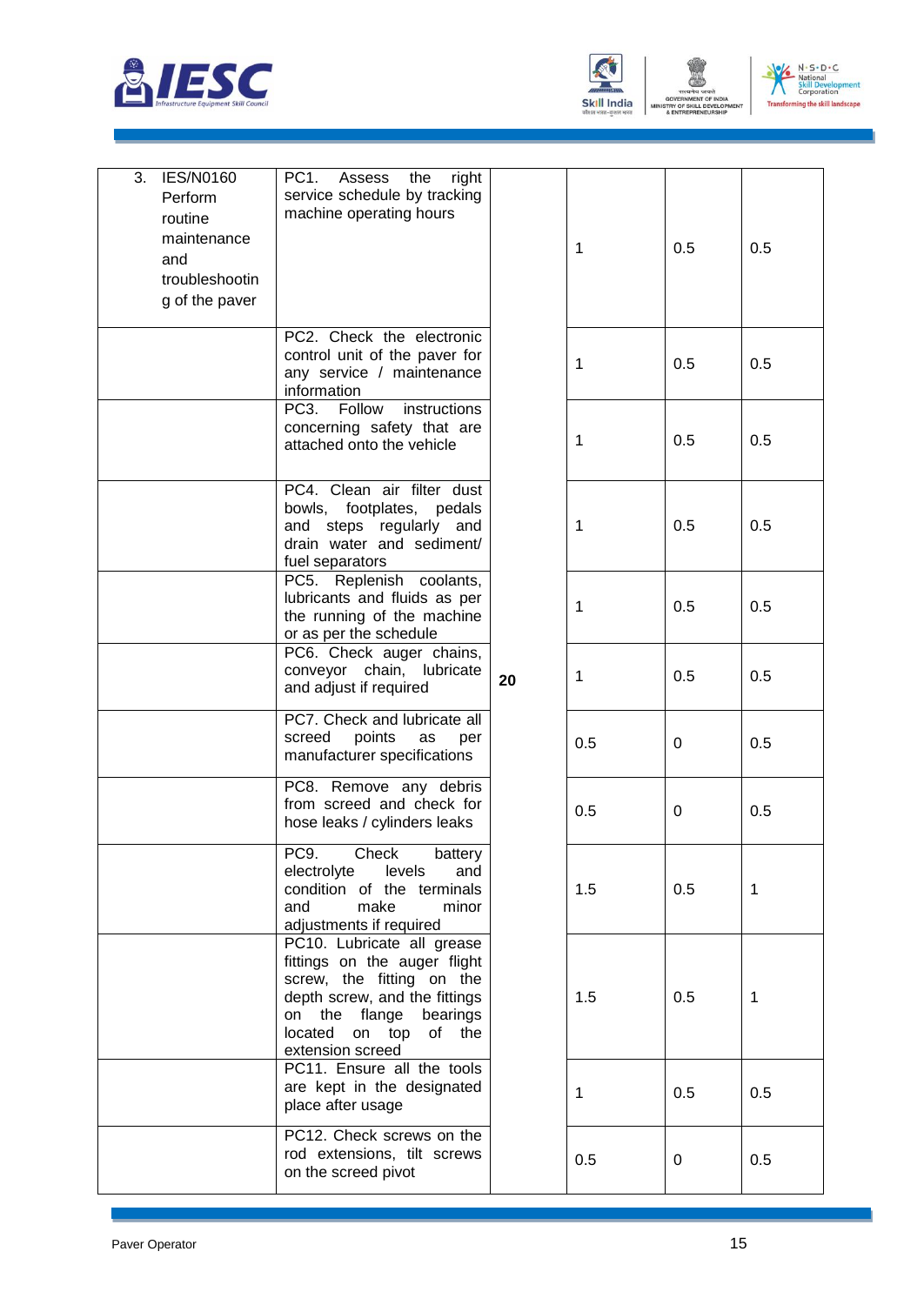





|                                                                                            | PC13. Ensure the diesel<br>operated wash-down pump<br>is functioning properly for<br>cleaning the machine                                                             |              | 0.5         | 0              | 0.5          |
|--------------------------------------------------------------------------------------------|-----------------------------------------------------------------------------------------------------------------------------------------------------------------------|--------------|-------------|----------------|--------------|
|                                                                                            | PC14. Check and maintain<br>the hydraulic fluid level, tire<br>rims, air pressure, wheel<br>nuts and treads as per<br>manufacturer's<br>specifications and guidelines |              | 1           | 0.5            | 0.5          |
|                                                                                            | PC15. Check<br>for<br>track<br>tension and adjust them to<br>measurements prescribed in<br>the manual                                                                 |              | 0.5         | 0              | 0.5          |
|                                                                                            | PC16. Turn off the mains<br>from<br>power<br>panel<br>completely before carrying<br>maintenance<br>out<br>work,<br>ensure that the battery cut-<br>off switch is used |              | 0.5         | 0              | 0.5          |
|                                                                                            | PC17. Ensure<br>that<br>no<br>maintenance task on the<br>engine is performed when<br>running or still hot                                                             |              | 1           | 0.5            | 0.5          |
|                                                                                            | PC18.<br>Ensure<br>that<br>appropriate tools are used<br>while troubleshooting                                                                                        |              | 1           | 0.5            | 0.5          |
|                                                                                            | PC19.<br>Diagnose<br>the<br>problem                                                                                                                                   |              | $\mathbf 1$ | 0              | $\mathbf{1}$ |
|                                                                                            | PC20. Dispose waste as per<br>the guidelines of the site/<br>organization                                                                                             |              | 1           | 0.5            | 0.5          |
|                                                                                            | PC21.<br>Ensure<br>that<br>the<br>battery is disconnected if<br>performing any welding on<br>the machine                                                              |              | 1           | 0.5            | 0.5          |
|                                                                                            | PC22.<br>Complete<br>all<br>documentation<br>the<br>in<br>prescribed standards in a<br>timely manner                                                                  |              | 0.5         | 0              | 0.5          |
|                                                                                            | PC23.<br>Report<br>defects<br>precisely to the supervisor if<br>beyond scope of his role                                                                              |              | 0.5         | 0              | 0.5          |
|                                                                                            |                                                                                                                                                                       | <b>Total</b> | 20          | $\overline{7}$ | 13           |
| <b>IES/N7601</b><br>4.<br>Comply<br>with<br>worksite health<br>and<br>safety<br>guidelines | PC1. Comply with safety,<br>health,<br>security<br>and<br>environment<br>related<br>regulations/ guidelines at the<br>work site                                       | 15           | 1.5         | 0.5            | $\mathbf 1$  |